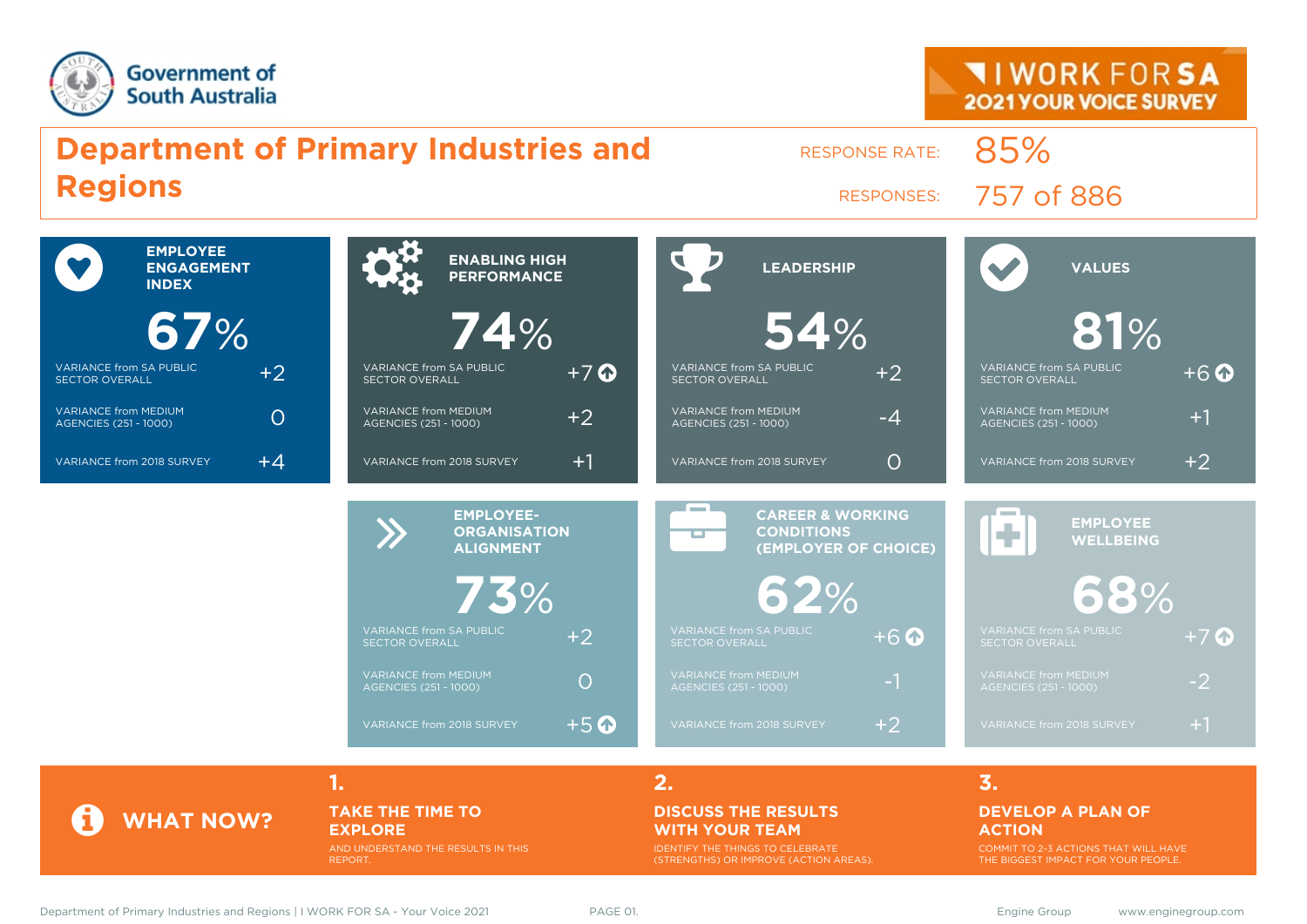### **TIPS & SUGGESTIONS**

### **UNDERSTANDING YOUR REPORT AND GETTING TO ACTION!**

THE SCORES ON THE FRONT PAGE GIVE YOU SOME SUMMARY INFORMATION. FIRST TAKE THE TIME TO FULLY UNDERSTAND THIS REPORT BEFORE SHARING WITH OTHERS.

# **01.**

**Take the time to digest the scores and identify the areas where you are performing well.**

These will tend to be high scores which are notably above any comparative scores. These should be celebrated. Share the good news with employees.

WHAT IS YOUR RESPONSE RATE? IF HIGH, THE RESULTS WILL BE REPRESENTATIVE OF THE VIEWS OF YOUR COLLEAGUES. IF LOW (<20%) TAKE CARE WHEN INTERPRETING THE RESULTS. ENCOURAGE ALL COLLEAGUES TO HELP WITH ACTION PLANNING AND HOPEFULLY THIS WILL ENCOURAGE THEM TO COMPLETE THE SURVEY NEXT TIME.

HOW DO YOUR SCORES COMPARE TO THE AVAILABLE COMPARISONS?

**ARE THERE ANY SCORES THAT ARE UNEXPECTED?**

#### **Identify areas that need improvement. 02.**

These will be the lower scores, and/or those which are scoring notably below your comparators. Discuss these areas with your colleagues in focus groups or one-to-one discussions. Gather their thoughts and solutions before deciding actions to take.

Review the high neutral responses (lots of employees ticking 'neither agree nor disag **employees ticking 'neither agree nor disagree')**

> Ask your colleagues about their views to find out what is causing this uncertainty. More communication and involvement may help to shift them to a positive frame of mind.

**04.**

**Consider what actions could be taken which will have the greatest impact on employee engagement.**

It may be helpful to discuss with your manager or other colleagues (your peers, HR, subject matter experts) to share ideas before developing plans for action.

There are lots of websites of ideas and case studies to give you further inspiration and top tips.

Some actions may be 'quick wins' and short term. However, in most instances, you will need to think Some actions may be 'quick wins'<br>and short term. However, in most<br>instances, you will need to think<br>longer term.

**What do you want employees to be saying about their working lives in the future?**

**What should be put in place to achieve this?**

The 'All questions' pages show every question asked in positively (strongly agree + agree), neutrally (neither agree nor disagree) or negatively (disagree + strongly disagree). Look at how your positive score compares to your parent unit, and your last survey's results.

**Is there room for**  Is there room for<br>improvement?

Department of Primary Industries and Regions | I WORK FOR SA - Your Voice 2021 PAGE 02. Engine Group www.enginegroup.com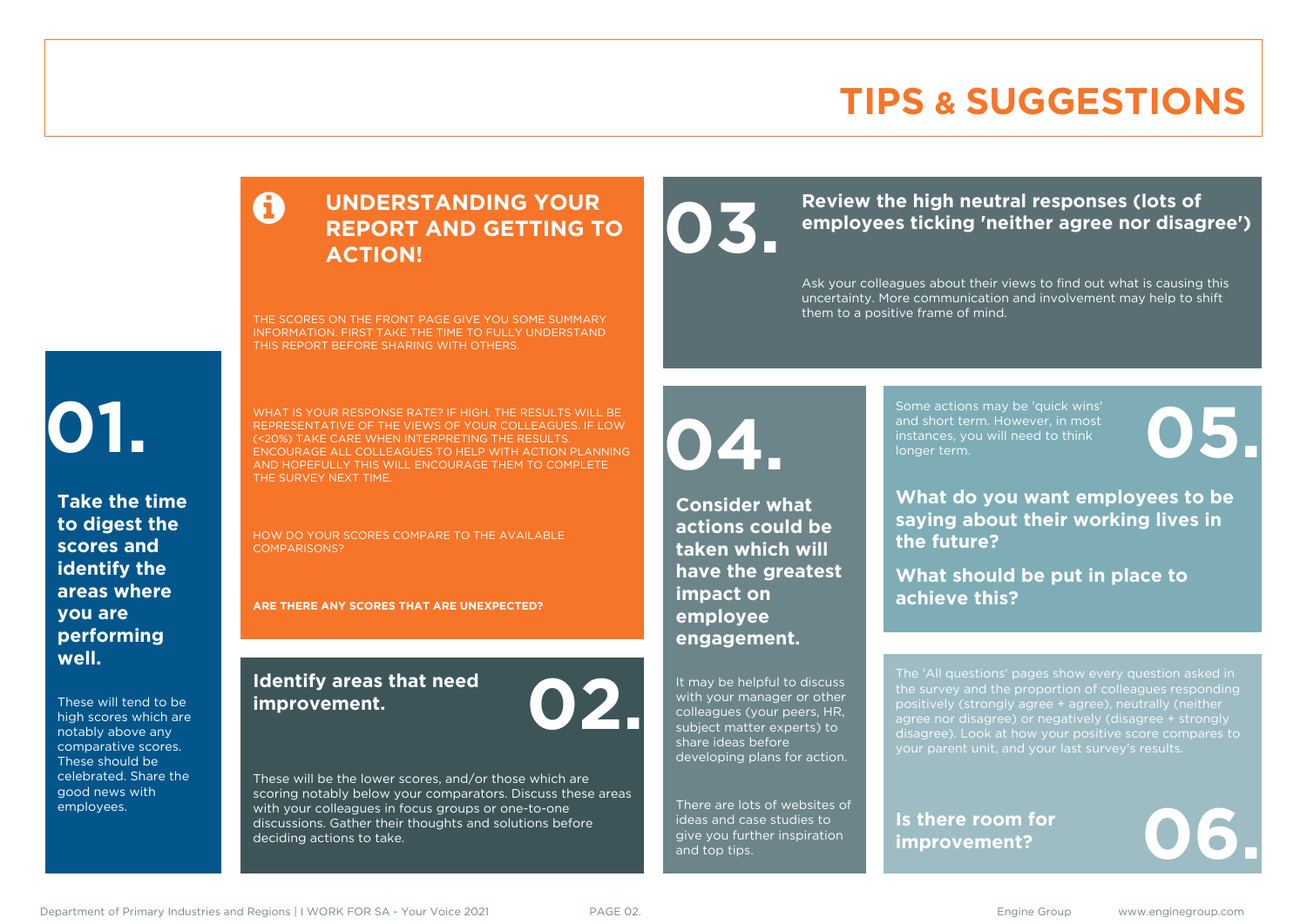### **WHAT'S NEXT**

### A

#### **WHAT'S NEXT?**

SHARE RESULTS WITH YOUR PEOPLE.

SPEND TIME EXPLORING THE DRIVERS BEHIND THE SCORES WITH YOUR PEOPLE.

DISCUSS WITH THEM WHAT ACTIONS THEY FEEL SHOULD BE TAKEN WHICH WILL HAVE THE GREATEST IMPACT ON EMPLOYEE ENGAGEMENT.

AGREE ON A SMALL NUMBER OF IMPACTFUL ACTIONS.

AGREE HOW YOU WILL MEASURE THAT ACTIONS HAVE BEEN SUCCESSFUL.

**COMMUNICATE** PROGRESS AGAINST YOUR ACTIONS.

**41% of employees replied favourably to:**

**'I believe action will be taken on the results from this survey by the sector.'**

VARIANCE FROM 2018 SURVEY

 $+13$ 

VARIANCE FROM SA PUBLIC SECTOR OVERALL



 $+8a$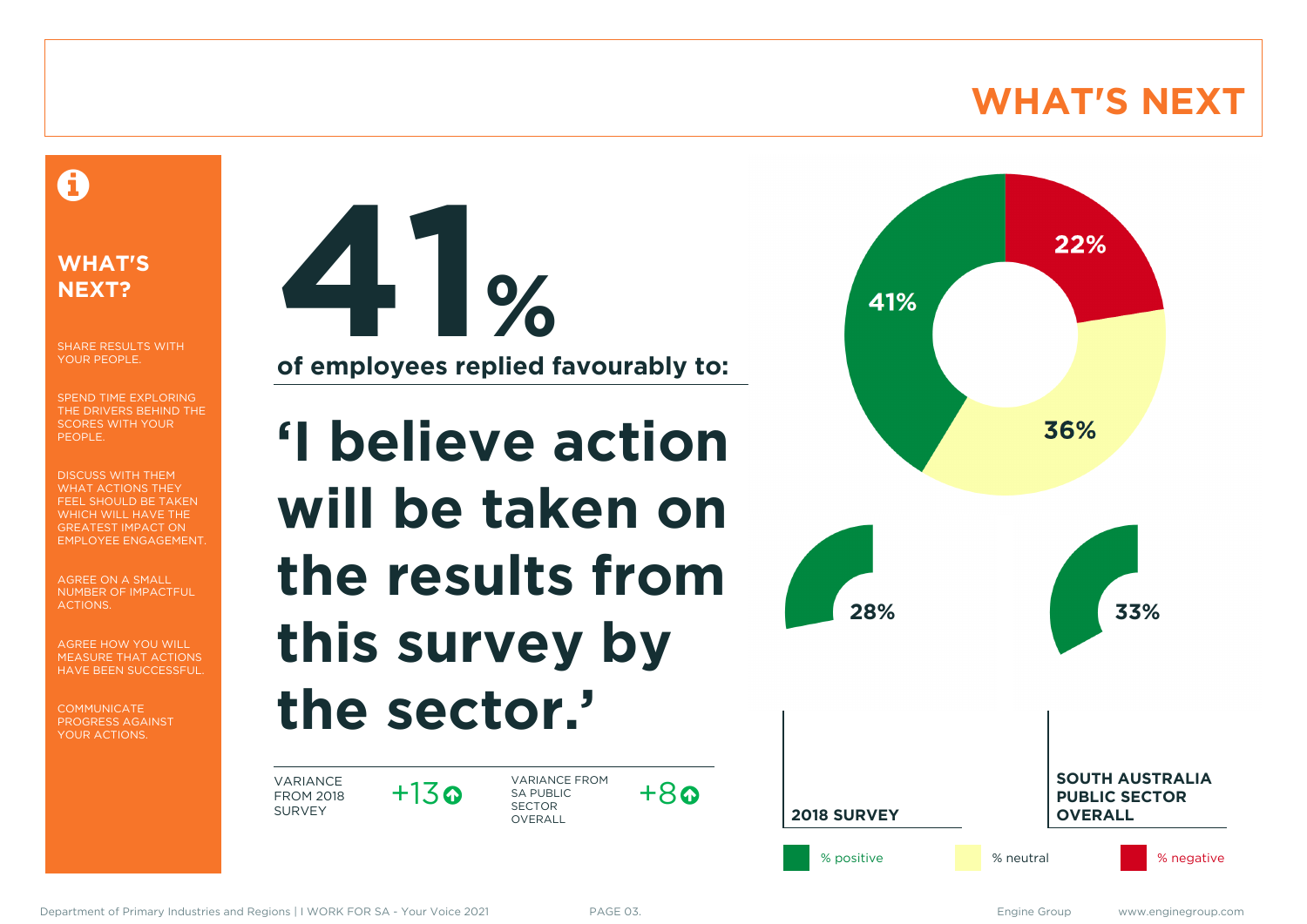### **HEADLINE SCORES**

**HIGHEST POSITIVE SCORING QUESTIONS % POSITIVE Q12e.** People in my workgroup are committed to workplace safety **92**% **Q11b.** I understand what is expected of me to do well in my role **91**% **Q11g.** I understand how my work contributes to my agency's objectives **91**% **Q13d.** My manager gives me responsibility and holds me to account for what I deliver **90**% **Q11m.** I am happy to go the 'extra mile' at work when required **89**% **HIGHEST NEUTRAL SCORING QUESTIONS % NEUTRAL Q16h.** I am confident in relating my agency's Reconciliation Action Plan to my work **45**% **Q16i.** I am satisfied with the cultural learning opportunities within my agency **43**% **Q14d.** Learning and development activities I have completed in the past 12 months have helped to improve my performance **39**% **Q28.** I believe action will be taken on the results from this survey by the sector **36**% **Q15e.** Senior managers in my agency are genuinely supportive of career advancement of women **35**% **HIGHEST NEGATIVE SCORING QUESTIONS % NEGATIVE Q14g.** I am satisfied with the opportunities available for career development in my agency **32**% **Q11e.** The work processes we have in place allow me to be as productive as possible **31**% **Q17c.** I feel the level of stress in my job is appropriate **29**% **Q15g.** I feel that senior managers keep employees informed about what's going on **29**% **Q15a.** I believe senior managers provide clear direction for the future of the agency **28**% \*Note: Agency specific questions have been excluded from the above rankings. **A** FIND YOUR **HIGHEST SCORES THESE QUESTIONS ARE YOUR HIGHEST SCORING.** WHAT ARE EMPLOYEES MOST POSITIVE ABOUT? **(STRENGTHS)** WHAT ARE EMPLOYEES MOST NEUTRAL ABOUT? WHERE A LOT OF EMPLOYEES ARE RESPONDING 'NEITHER AGREE NOR DISAGREE' (% NEUTRAL), THIS MAY INDICATE MIXED VIEWS OR INCONSISTENT **EXPERIENCES (AREAS OF POTENTIAL)** WHAT ARE EMPLOYEES MOST NEGATIVE ABOUT? **(AREAS OF CONCERN)**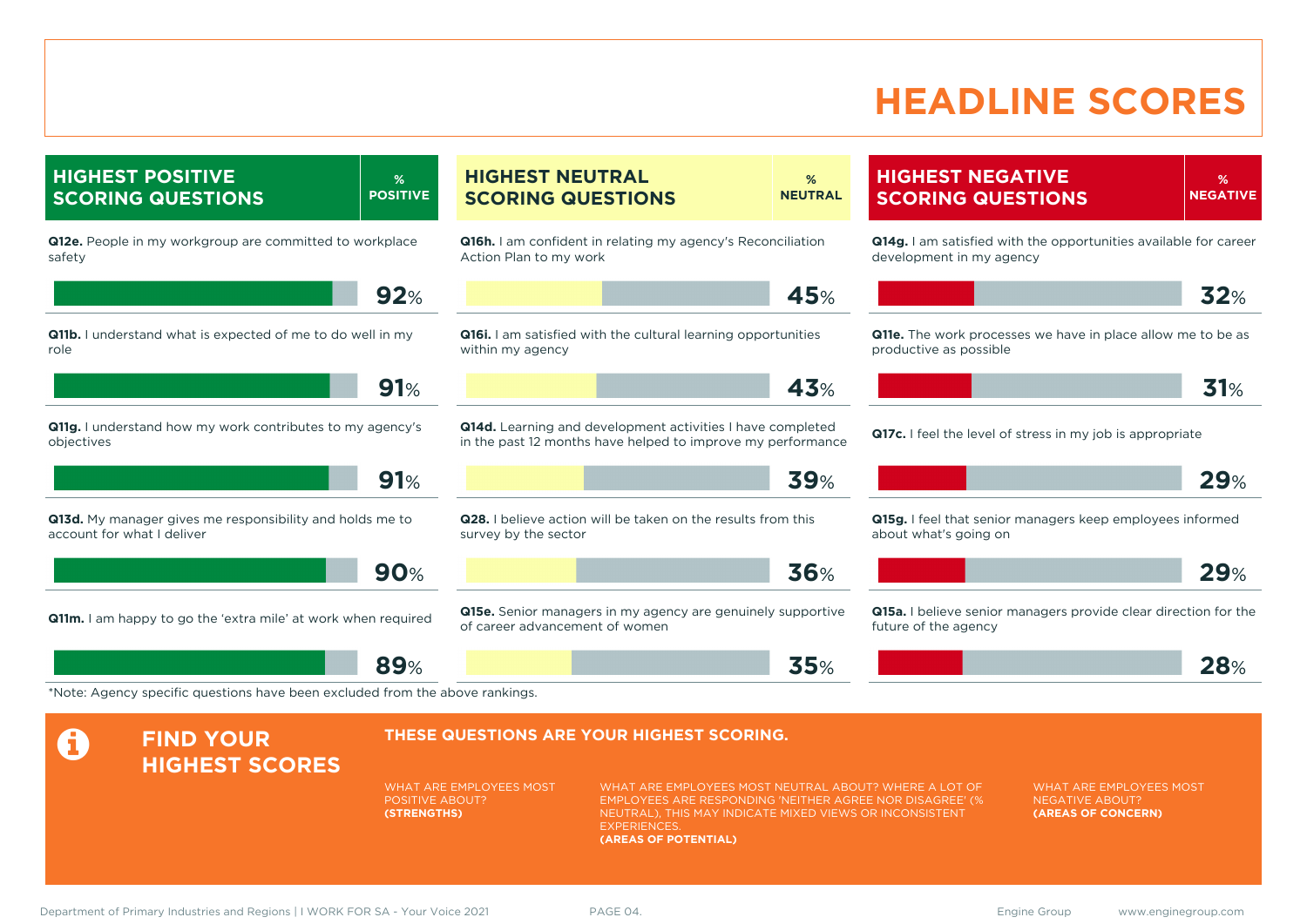### **EMPLOYEE ENGAGEMENT**

0

#### **HOW ENGAGED IS YOUR TEAM?**

THESE RESULTS PROVIDE A MEASURE OF ENGAGEMENT FOR YOUR TEAM.

THE ENGAGEMENT SCORE TELLS US THE EXTENT TO WHICH YOUR PEOPLE ARE PROUD TO WORK HERE, WOULD RECOMMEND IT, INTEND TO STAY, AND STRIVE TO GO ABOVE AND BEYOND (SAY, STAY AND STRIVE).

THERE'S A LOT OF EVIDENCE TO SHOW A STRONG LINK BETWEEN ENGAGED COLLEAGUES AND IMPROVED BUSINESS PERFORMANCE.

|               | <b>YOUR</b><br><b>EMPLOYEE</b><br>6 %<br><b>ENGAGEMENT</b><br><b>SCORE</b> |           | <b>RESPONSE SCALE</b> |         | %<br><b>POSITIVE</b> | <b>VARIANCE</b><br><b>FROM</b><br>2018<br><b>SURVEY</b><br>$+4$ | <b>VARIANCE</b><br><b>FROM SA</b><br><b>PUBLIC</b><br><b>SECTOR</b><br><b>OVERALL</b><br>$+2$ | <b>VARIANCE</b><br><b>FROM MEDIUM</b><br>AGENCIES (251<br>$-1000$<br>$\circ$ |
|---------------|----------------------------------------------------------------------------|-----------|-----------------------|---------|----------------------|-----------------------------------------------------------------|-----------------------------------------------------------------------------------------------|------------------------------------------------------------------------------|
|               | Q27d. Iam proud to tell others I work for my agency                        | 24        | 48                    | 23      | 72%                  | $+1$                                                            | $+5$ <sup>O</sup>                                                                             | $+3$                                                                         |
| <b>SAY</b>    | Q27e. I would recommend my agency as a good place<br>to work               | 19        | 44                    | 27<br>8 | 63%                  | $-1$                                                            | $+5$ <sup><math>\odot</math></sup>                                                            | $\Omega$                                                                     |
| <b>STAY</b>   | Q27b. I feel a strong personal attachment to my agency                     | 16        | 50                    | 25<br>8 | 66%                  | $+5o$                                                           | $+4$                                                                                          | $+2$                                                                         |
|               | Q27a. My agency really inspires me to do the best work<br>every day        | <b>11</b> | 46                    | 34<br>8 | <b>57%</b>           | $+9$ <sup><math>\odot</math></sup>                              | $+1$                                                                                          | $-4$                                                                         |
| <b>STRIVE</b> | Q27c. My agency motivates me to help it achieve its<br>objectives          | 10        | 44                    | 35<br>9 | 54%                  | $+2$                                                            | $+1$                                                                                          | -4                                                                           |



Department of Primary Industries and Regions | I WORK FOR SA - Your Voice 2021 PAGE 05. Engine Group www.enginegroup.com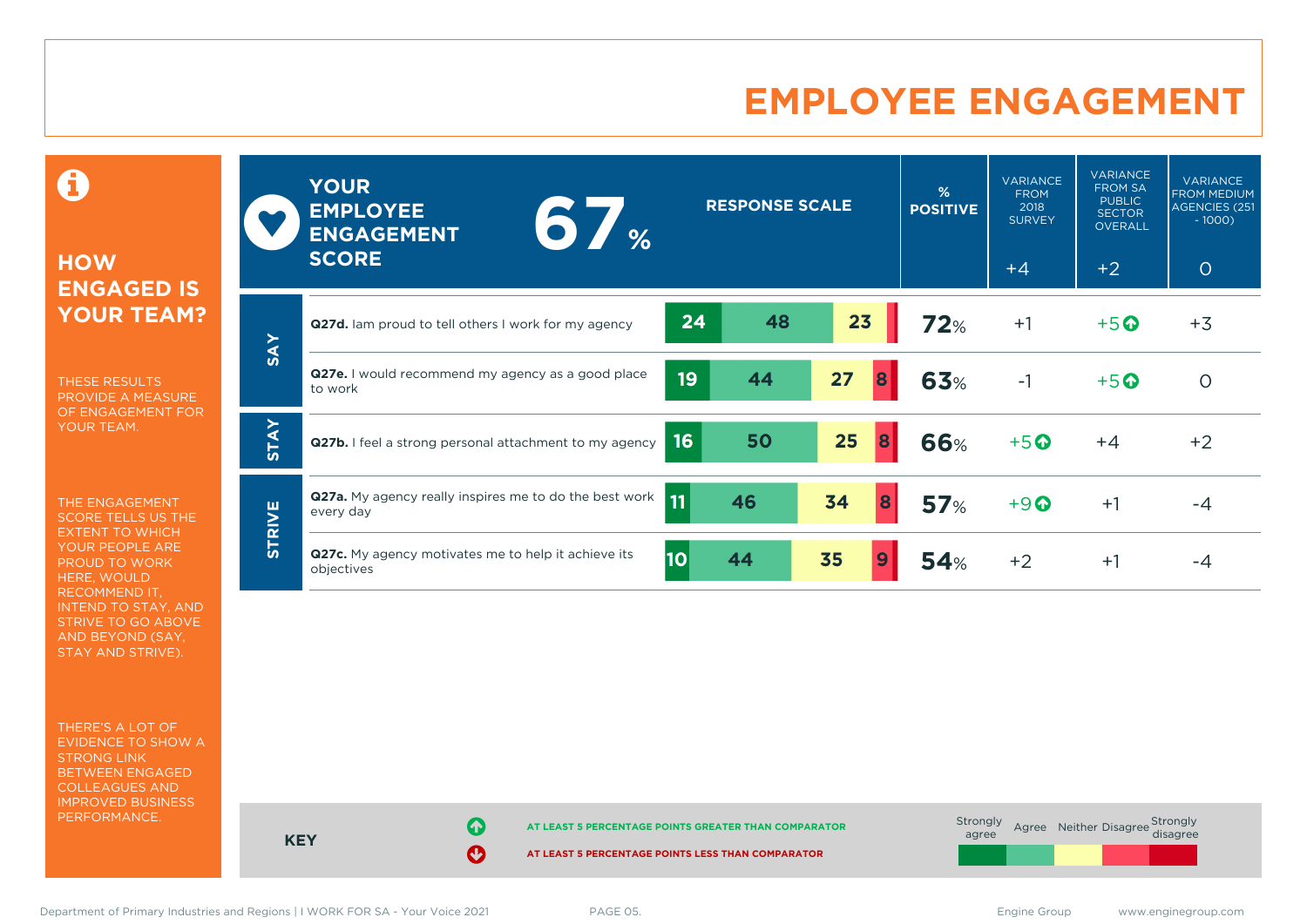### **KEY QUESTIONS TO FOCUS ON**

|                                                                                                                                                                                                                                     | AT LEAST 5 PERCENTAGE POINTS LESS<br>AT LEAST 5 PERCENTAGE POINTS<br>$\blacklozenge$<br><b>THAN COMPARATOR</b><br><b>GREATER THAN COMPARATOR</b> | %<br><b>POSITIVE</b> | VARIANCE<br><b>FROM</b><br>2018<br><b>SURVEY</b> | <b>VARIANCE FROM</b><br><b>SA PUBLIC</b><br><b>SECTOR OVERALL</b> | <b>VARIANCE FROM</b><br><b>MEDIUM</b><br>AGENCIES (251 -<br>1000) |
|-------------------------------------------------------------------------------------------------------------------------------------------------------------------------------------------------------------------------------------|--------------------------------------------------------------------------------------------------------------------------------------------------|----------------------|--------------------------------------------------|-------------------------------------------------------------------|-------------------------------------------------------------------|
| <b>WHAT TO</b><br><b>FOCUS ON?</b>                                                                                                                                                                                                  | Q15c. I feel that senior managers model the<br>behaviours expected of employees                                                                  | 53%                  | $+50$                                            | $+4$                                                              | $-2$                                                              |
| THESE QUESTIONS HAVE<br>BEEN IDENTIFIED THROUGH<br>STATISTICAL ANALYSIS AS<br><b>HAVING THE STRONGEST</b><br><b>INFLUENCE ON YOUR</b><br><b>EMPLOYEE ENGAGEMENT</b><br>SCORE.                                                       | Q15b. I feel that senior managers effectively lead<br>and manage change                                                                          | 42%                  | $-2$                                             | $-2$                                                              | -70                                                               |
| IF YOU FOCUS ON<br><b>IMPROVING THE LOWER</b><br><b>SCORING QUESTIONS AND</b><br><b>MAINTAINING THE HIGHER</b><br><b>SCORING QUESTIONS, IT</b><br><b>WILL HAVE THE BIGGEST</b><br><b>IMPACT ON YOUR</b><br><b>ENGAGEMENT SCORE.</b> | Q16b. My agency focuses on improving the work<br>we do                                                                                           | <b>66%</b>           | $-50$                                            | $+1$                                                              | $-2$                                                              |
| SEE APPENDIX A -<br>METHODOLOGY FOR MORE<br><b>INFORMATION ON HOW</b><br><b>THIS STATISTICAL</b><br>ANALYSIS WAS DONE.                                                                                                              | Q15a. I believe senior managers provide clear<br>direction for the future of the agency                                                          | 43%                  | $-50$                                            | $-4$                                                              | -90                                                               |
| <b>DEVELOP ACTIONS AND</b><br><b>ACTIVITIES TO ADDRESS</b><br>THESE QUESTIONS TO<br><b>IMPROVE THE EXPERIENCE</b><br><b>EMPLOYEES HAVE AT</b><br><b>WORK AND DRIVE HIGHER</b><br>PERFORMANCE.                                       | <b>Q11h.</b> I think it is safe to speak up and challenge<br>the way things are done in this agency                                              | 51%                  | $+90$                                            | $+3$                                                              | $-3\overline{5}$                                                  |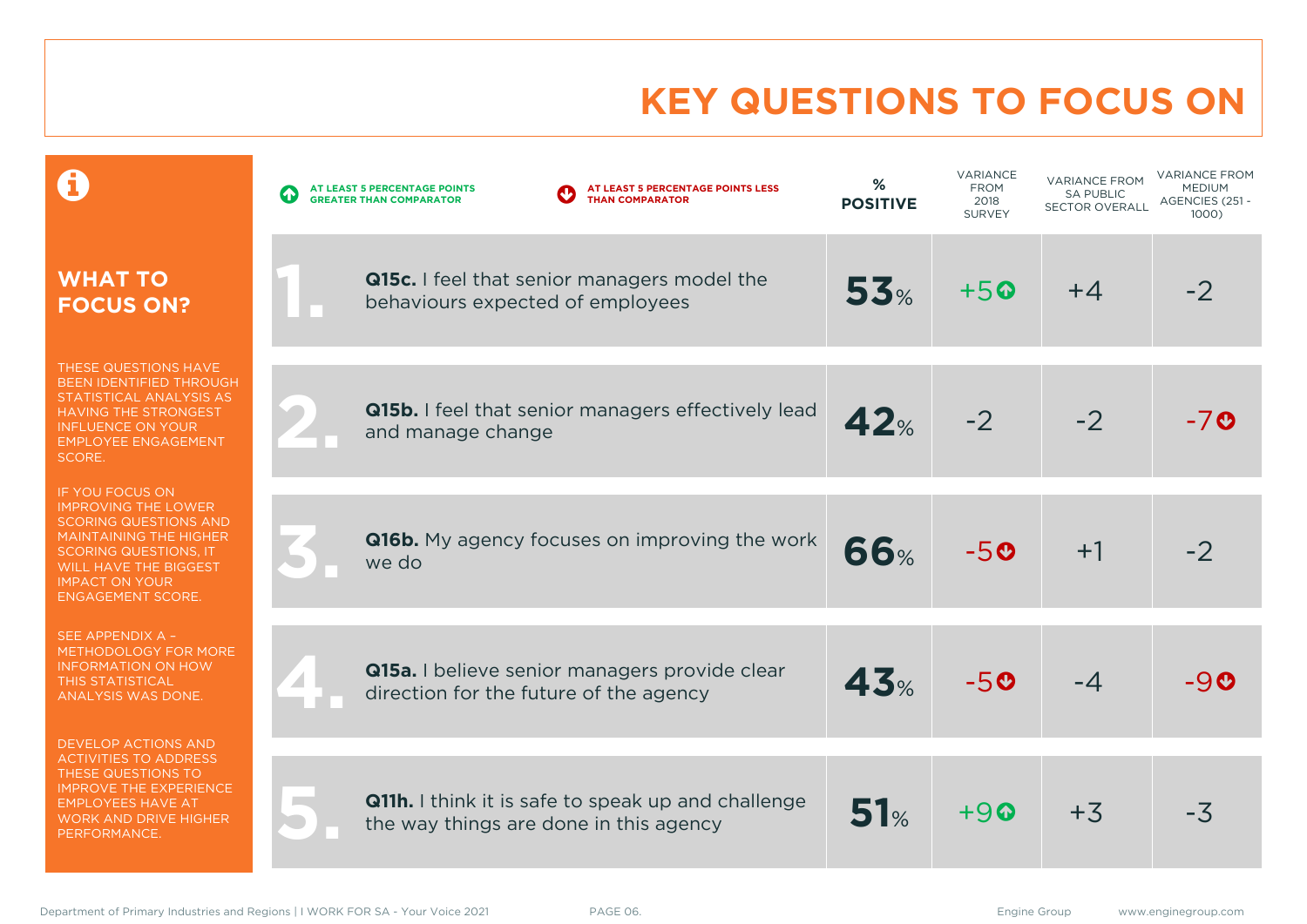### **ENABLING HIGH PERFORMANCE**

 $\mathbf \Theta$ 

#### **EXPLORE THE QUESTIONS MAKING UP EACH INDEX**

THE HIGH PERFORMANCE INDEX MEASURES THE EXTENT TO WHICH MANAGERS ENABLE HIGH PERFORMANCE WITHIN TEAMS THROUGH IDEAS GENERATION, RECOGNITION, **PERFORMANCE** MANAGEMENT, FEEDBACK AND BEHAVIOURS.

THE WAY MANAGERS INTERACT WITH TEAM MEMBERS HAS A BIG IMPACT ON INDIVIDUAL AND TEAM PERFORMANCE.

WHAT IS WORKING WELL?

WHAT AREAS DO YOU NEED TO FOCUS ON?

| <b>ENABLING HIGH</b><br>74%<br><b>PERFORMANCE</b>                                                                            |          | <b>RESPONSE SCALE</b> |    | %<br><b>POSITIVE</b> | <b>VARIANCE</b><br><b>FROM</b><br>2018<br><b>SURVEY</b> | <b>VARIANCE</b><br><b>FROM SA</b><br><b>PUBLIC</b><br><b>SECTOR</b><br><b>OVERALL</b> | <b>VARIANCE</b><br><b>FROM MEDIUM</b><br>AGENCIES (251<br>$-1000$ |
|------------------------------------------------------------------------------------------------------------------------------|----------|-----------------------|----|----------------------|---------------------------------------------------------|---------------------------------------------------------------------------------------|-------------------------------------------------------------------|
|                                                                                                                              |          |                       |    |                      | $+1$                                                    | $+7$ $\Omega$                                                                         | $+2$                                                              |
| Q13a. My manager encourages us to come up with new or<br>better ways of doing things                                         | 29       | 48                    | 15 | <b>76%</b>           | $\Omega$                                                | $+7$ $\odot$                                                                          | $+1$                                                              |
| Q13b. My manager listens to what I have to say                                                                               | 37       | 46                    | 10 | 83%                  | $+3$                                                    | $+9$ $\odot$                                                                          | $+2$                                                              |
| Q13c. My manager treats me with respect                                                                                      | 46       | 41                    | 8  | 87%                  | $+2$                                                    | $+7$ $\odot$                                                                          | $+2$                                                              |
| Q13d. My manager gives me responsibility and holds me<br>to account for what I deliver                                       | 36       | 54                    | 8  | <b>90%</b>           | $+5$ <sup>O</sup>                                       | $+8$ $\odot$                                                                          | $+4$                                                              |
| Q13e. I have confidence in the decisions my manager<br>makes                                                                 | 31       | 45                    | 15 | <b>76%</b>           | $+4$                                                    | $+8$                                                                                  | $+1$                                                              |
| Q13f. My manager recognises and acknowledges when I<br>have done my job well                                                 | 33       | 46                    | 15 | <b>79%</b>           | $+2$                                                    | $+10$ $\odot$                                                                         | $+2$                                                              |
| Q14b. In the last 12 months I received useful feedback on<br>my work to enable me to deliver required results                | 20       | 55                    | 17 | <b>75%</b>           | $+1$                                                    | $+11$ $\odot$                                                                         | $+5$ <sup><math>\odot</math></sup>                                |
| Q14c. My performance is assessed against clear criteria                                                                      | 18       | 55                    | 19 | <b>73%</b>           | $+1$                                                    | $+16$ $\odot$                                                                         | $+10$ $\odot$                                                     |
| Q14d. Learning and development activities I have<br>completed in the past 12 months have helped to improve<br>my performance | 12<br>34 | 39                    |    | 46%                  | $-7o$                                                   | $-9o$                                                                                 | $-3$                                                              |

**KEY**

**AT LEAST 5 PERCENTAGE POINTS GREATER THAN COMPARATOR** 

| Strongly<br>agree |  | Agree Neither Disagree Strongly<br>disagree |
|-------------------|--|---------------------------------------------|
|                   |  |                                             |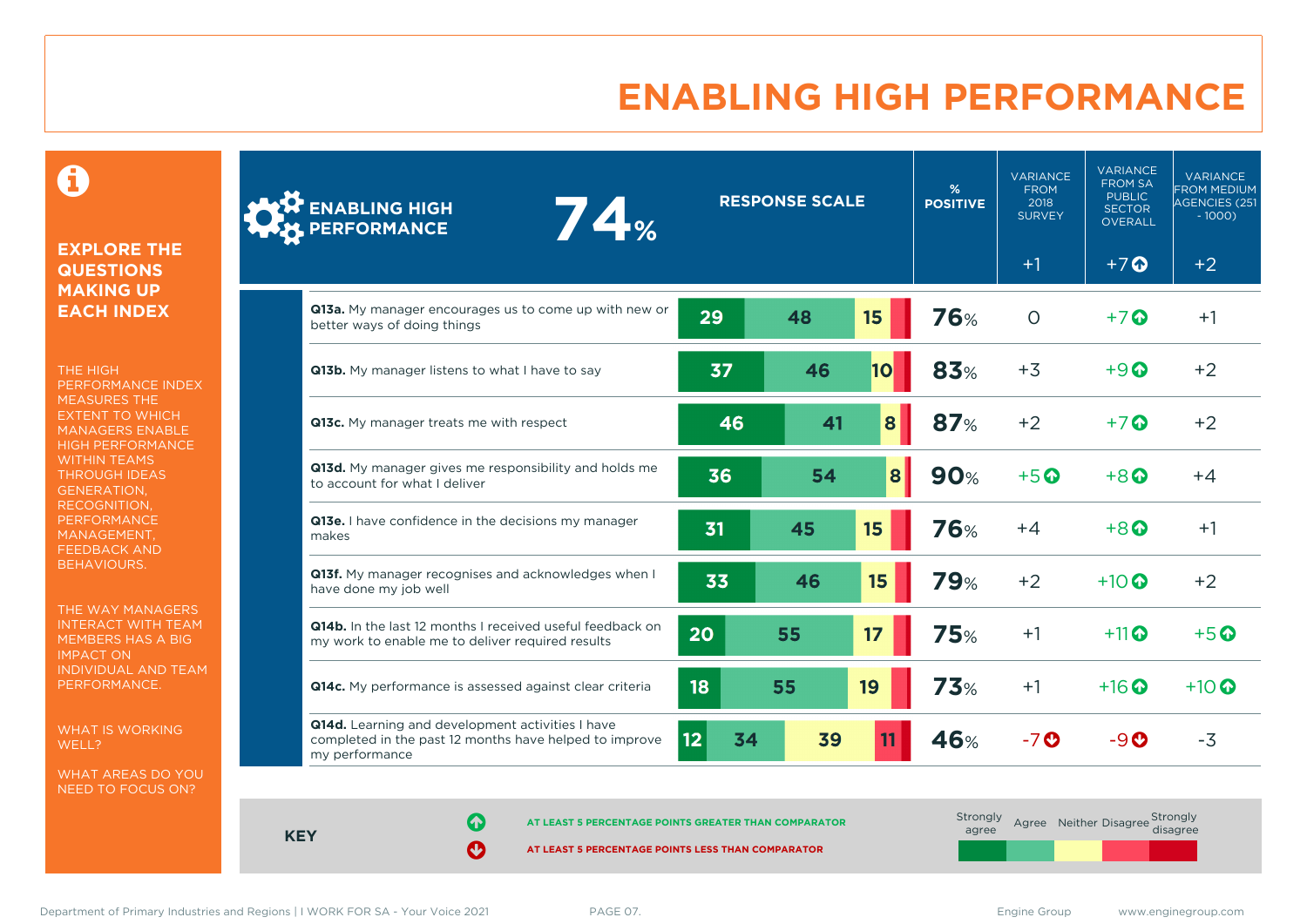### **ENABLING HIGH PERFORMANCE**

### 0

#### **EXPLORE THE QUESTIONS MAKING UP EACH INDEX**

THE HIGH PERFORMANCE INDEX MEASURES THE EXTENT TO WHICH MANAGERS ENABLE HIGH PERFORMANCE WITHIN TEAMS THROUGH IDEAS GENERATION, RECOGNITION, PERFORMANCE MANAGEMENT, FEEDBACK AND BEHAVIOURS.

THE WAY MANAGERS INTERACT WITH TEAM MEMBERS HAS A BIG IMPACT ON INDIVIDUAL AND TEAM PERFORMANCE.

WHAT IS WORKING WELL?

WHAT AREAS DO YOU NEED TO FOCUS ON?

| <b>ALT</b> ENABLING HIGH<br>74%<br><b>WAY PERFORMANCE</b>                                                                                    |    | <b>RESPONSE SCALE</b> |    |   | $\frac{9}{6}$<br><b>POSITIVE</b> | <b>VARIANCE</b><br><b>FROM</b><br>2018<br><b>SURVEY</b><br>$+1$ | <b>VARIANCE</b><br><b>FROM SA</b><br><b>PUBLIC</b><br><b>SECTOR</b><br><b>OVERALL</b><br>$+7$ $\Omega$ | <b>VARIANCE</b><br><b>FROM MEDIUM</b><br>AGENCIES (251<br>$-1000$<br>$+2$ |
|----------------------------------------------------------------------------------------------------------------------------------------------|----|-----------------------|----|---|----------------------------------|-----------------------------------------------------------------|--------------------------------------------------------------------------------------------------------|---------------------------------------------------------------------------|
| <b>Q14e.</b> My manager openly demonstrates commitment to<br>enhancing performance                                                           | 19 | 48                    | 24 |   | 67%                              | $-1$                                                            | $+3$                                                                                                   |                                                                           |
| <b>Q14f.</b> My overall experience of performance and<br>development conversations in my agency have been<br>useful for my growth            | 13 | 40                    | 31 |   | 53%                              | $+3$                                                            | -1                                                                                                     | ÷.                                                                        |
| Q19b. How often do you feel that your manager acts in<br>accordance with the South Australia Public Sector Values in their<br>everyday work? |    | 49                    | 40 | 9 | <b>89%</b>                       | $+2$                                                            | $+10$ <sup>O</sup>                                                                                     | $+4$                                                                      |

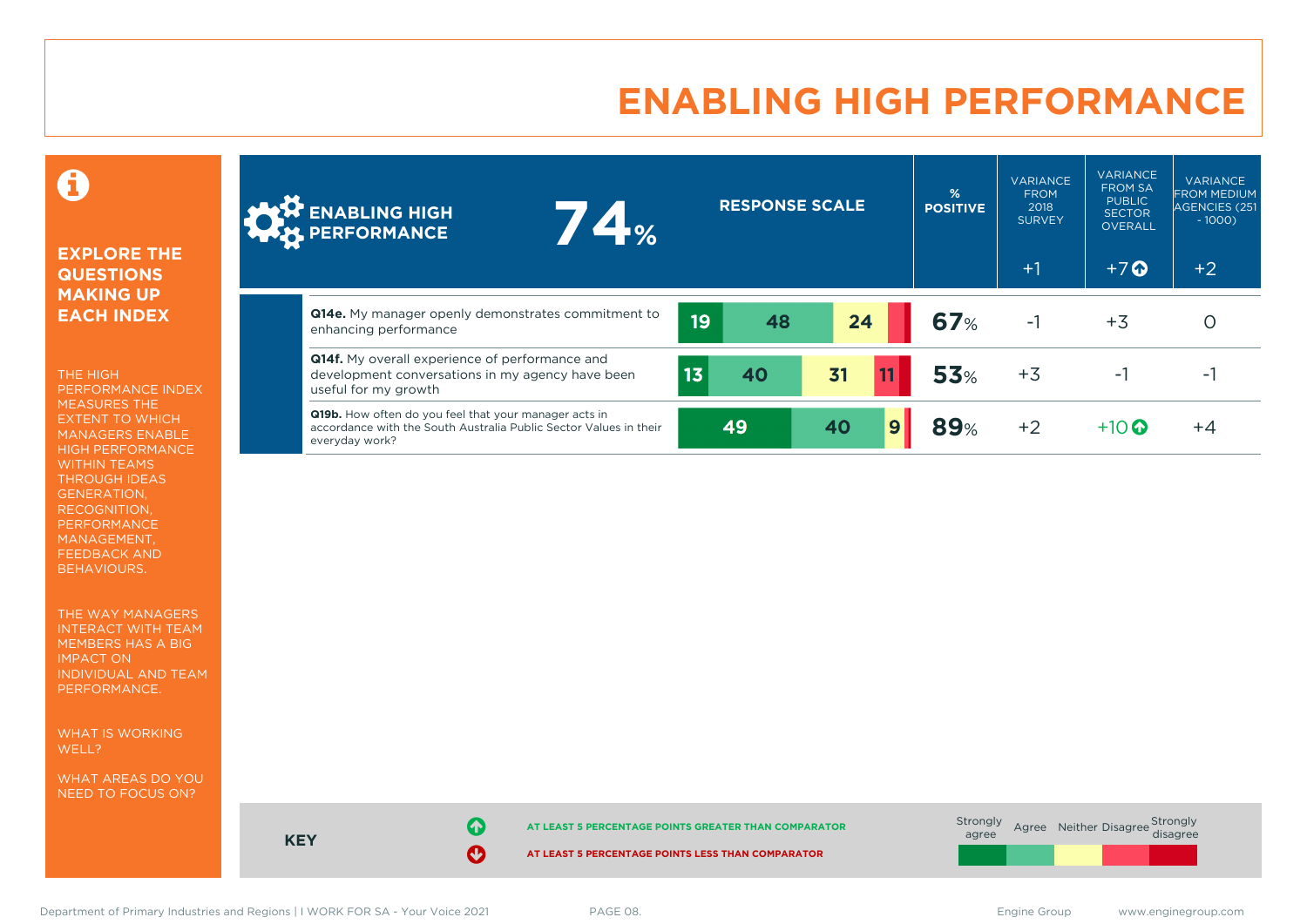### **LEADERSHIP**

0

#### **EXPLORE THE QUESTIONS MAKING UP EACH INDEX**

THE LEADERSHIP INDEX MEASURES PERCEPTIONS OF HOW EFFECTIVELY SENIOR LEADERS (IE. EXECUTIVES AND **EXECUTIVE** DIRECTORS) COMMUNICATE THEIR VISION FOR THE AGENCY, ENABLE ADVANCEMENT AND AND INSPIRE THEIR PEOPLE THROUGH THEIR ACTIONS AND BEHAVIOURS.

LOOK AT HOW YOUR POSITIVE SCORE COMPARES TO THE AVAILABLE COMPARISONS.

| <b>54%</b><br><b>LEADERSHIP</b>                                                                                                                                  | <b>RESPONSE SCALE</b> |    |    | %<br><b>POSITIVE</b> | <b>VARIANCE</b><br><b>FROM</b><br>2018<br><b>SURVEY</b> | <b>VARIANCE</b><br><b>FROM SA</b><br><b>PUBLIC</b><br><b>SECTOR</b><br>OVERALL | <b>VARIANCE</b><br><b>FROM MEDIUM</b><br><b>AGENCIES (251)</b><br>$-1000$ |              |
|------------------------------------------------------------------------------------------------------------------------------------------------------------------|-----------------------|----|----|----------------------|---------------------------------------------------------|--------------------------------------------------------------------------------|---------------------------------------------------------------------------|--------------|
|                                                                                                                                                                  |                       |    |    |                      |                                                         | $\circ$                                                                        | $+2$                                                                      | $-4$         |
| Q15a. I believe senior managers provide clear direction<br>for the future of the agency                                                                          | 8                     | 35 | 29 | 22                   | 43%                                                     | $-5o$                                                                          | $-4$                                                                      | $-9o$        |
| Q15b. I feel that senior managers effectively lead and<br>manage change                                                                                          | 9                     | 33 | 32 | 19                   | 42%                                                     | $-2$                                                                           | $-2$                                                                      | $-7$ $\odot$ |
| Q15c. I feel that senior managers model the behaviours<br>expected of employees                                                                                  | 11                    | 43 |    | 29<br>12             | 53%                                                     | $+5$ <sup>O</sup>                                                              | $+4$                                                                      | $-2$         |
| <b>Q15e.</b> Senior managers in my agency are genuinely<br>supportive of career advancement of women                                                             | 20                    | 38 |    | 35                   | <b>58%</b>                                              | $-6o$                                                                          | $+1$                                                                      | $-3$         |
| Q15f. Senior managers promote collaboration between<br>my agency and other agencies or organisations we work<br>with                                             | 12                    | 45 |    | 32<br>9              | 57%                                                     | $-2$                                                                           | $+6$ $\odot$                                                              | $-4$         |
| Q15g. I feel that senior managers keep employees<br>informed about what's going on                                                                               | 9                     | 32 | 31 | 20<br>$\overline{9}$ | 40%                                                     | $-1$                                                                           | $-5o$                                                                     | $-8o$        |
| <b>Q16b.</b> My agency focuses on improving the work we do                                                                                                       | 12                    | 54 |    | 25                   | <b>66%</b>                                              | $-5o$                                                                          | $+1$                                                                      | $-2$         |
| Q16f. In my agency, recruitment and promotion decisions<br>are fair                                                                                              | 11                    | 41 |    | 32                   | 52%                                                     | $+11$                                                                          | $+7$ $\odot$                                                              | $+1$         |
| Q19c. How often do you feel that the senior leaders in your<br>agency act in accordance with the South Australia Public Sector<br>Values in their everyday work? | 29                    |    | 44 | 21                   | <b>74%</b>                                              | $+1$                                                                           | $+9$ $\Omega$                                                             | $+1$         |

**KEY**

**AT LEAST 5 PERCENTAGE POINTS GREATER THAN COMPARATOR** 

**AT LEAST 5 PERCENTAGE POINTS LESS THAN COMPARATOR** 

Agree Neither Disagree Strongly<br>disagree

Strongly agree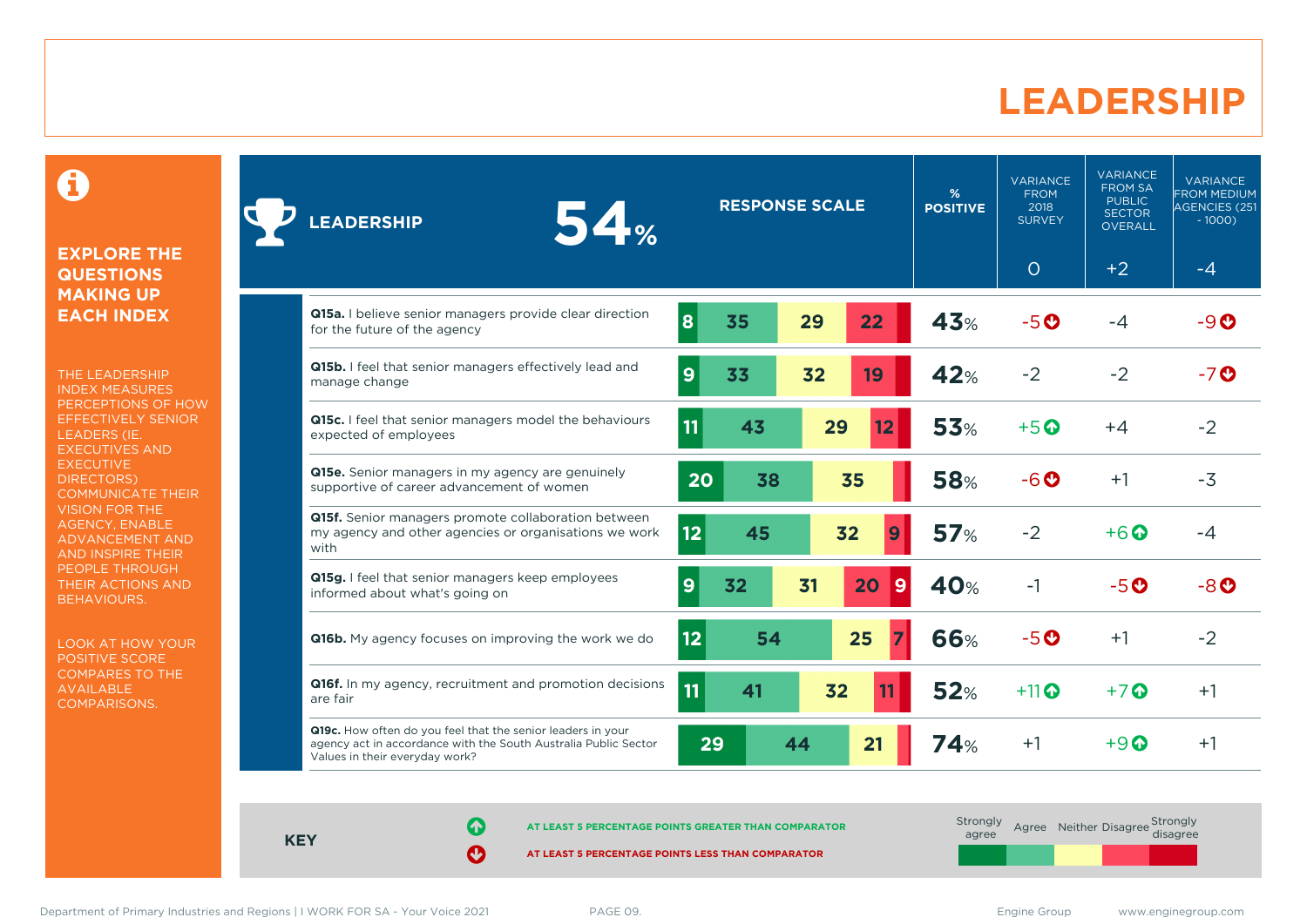### **VALUES**

 $\mathbf \Theta$ 

#### **EXPLORE THE QUESTIONS MAKING UP EACH INDEX**

THE VALUES INDEX MEASURES THE EXTENT TO WHICH WE DEMONSTRATE THE SOUTH AUSTRALIAN PUBLIC SECTOR VALUES IN OUR DAY-TO-DAY WORK AND **WHEN** COLLABORATING WITH OTHERS.

THE SA PUBLIC SECTOR VALUES HAVE BEEN DEVELOPED TO MAKE IT EASIER FOR THE SECTOR TO WORK TOGETHER BY SETTING A CONSISTENT SET OF BEHAVIOURS AND PRACTICES FOR ALL EMPLOYEES.

| 81%<br><b>VALUES</b>                                                                                                                                  |    | <b>RESPONSE SCALE</b> |           | %<br><b>POSITIVE</b> | <b>VARIANCE</b><br><b>FROM</b><br>2018<br><b>SURVEY</b> | <b>VARIANCE</b><br><b>FROM SA</b><br><b>PUBLIC</b><br><b>SECTOR</b><br><b>OVERALL</b> | <b>VARIANCE</b><br><b>FROM MEDIUM</b><br><b>AGENCIES (251)</b><br>$-1000$ |
|-------------------------------------------------------------------------------------------------------------------------------------------------------|----|-----------------------|-----------|----------------------|---------------------------------------------------------|---------------------------------------------------------------------------------------|---------------------------------------------------------------------------|
|                                                                                                                                                       |    |                       |           |                      | $+2$                                                    | $+6$ <sup><math>\odot</math></sup>                                                    | $+1$                                                                      |
| Q12a. People in my workgroup treat each other with<br>respect                                                                                         | 34 | 48                    | <b>10</b> | 82%                  | $+6$ $\odot$                                            | $+8$ <sup><math>\Omega</math></sup>                                                   | $+1$                                                                      |
| Q12b. The people in my workgroup behave in an<br>accepting manner towards people from diverse<br>backgrounds                                          | 38 | 50                    | 8         | 88%                  | $+2$                                                    | $+4$                                                                                  | $+1$                                                                      |
| Q12c. People in my workgroup are honest, open and<br>transparent in their dealings with each other                                                    | 28 | 45                    | 17<br>9   | 72%                  | $+6$ <sup>O</sup>                                       | $+8$ <sup><math>\Omega</math></sup>                                                   | $\circ$                                                                   |
| Q12e. People in my workgroup are committed to<br>workplace safety                                                                                     | 35 | 57                    |           | 92%                  | $+2$                                                    | $+8$ <sup><math>\Omega</math></sup>                                                   | $+4$                                                                      |
| Q12f. People in my workgroup work effectively with other<br>workgroups in my agency to deliver services to our<br>customers                           | 25 | 55                    | 13        | 81%                  | $-1$                                                    | $+3$                                                                                  | $-1$                                                                      |
| Q16a. In my workplace, people take responsibility for<br>their decisions and actions                                                                  | 11 | 55                    | 25<br>8   | 66%                  | $\circ$                                                 | $+5$ <sup>O</sup>                                                                     | $+1$                                                                      |
| Q19a. How often do you feel that your agency colleagues act in<br>accordance with the South Australia Public Sector Values in their<br>everyday work? | 35 | 51                    | 12        | <b>86%</b>           | $+1$                                                    | $+8$ $\odot$                                                                          | $+2$                                                                      |

| <b>KEY</b> | AT LEAST 5 PERCENTAGE POINTS GREATER THAN COMPARATOR<br>AT LEAST 5 PERCENTAGE POINTS LESS THAN COMPARATOR | Strongly<br>agree |  | Agree Neither Disagree Strongly<br>disagree |  |
|------------|-----------------------------------------------------------------------------------------------------------|-------------------|--|---------------------------------------------|--|
|            |                                                                                                           |                   |  |                                             |  |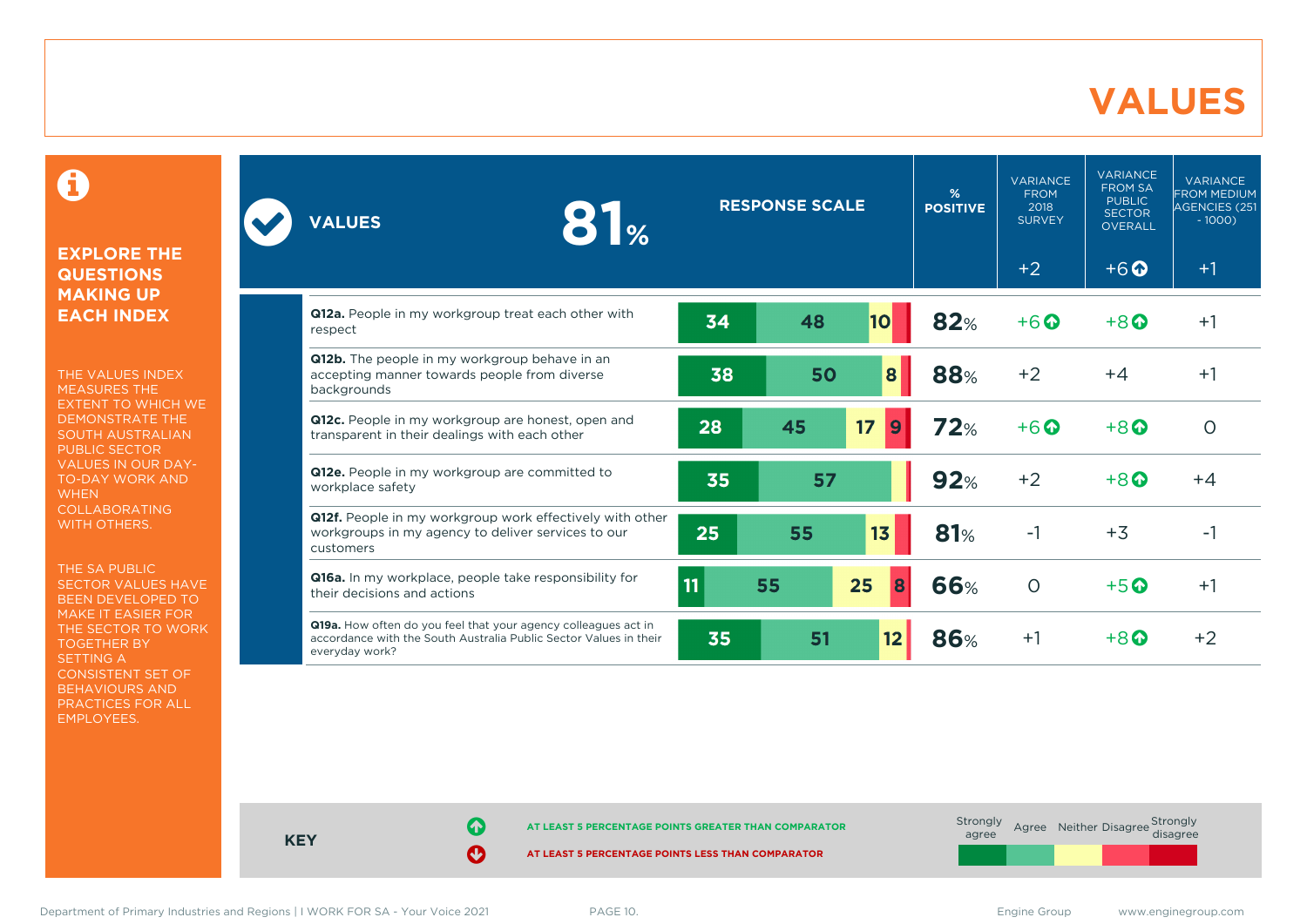### **EMPLOYEE-ORGANISATION ALIGNMENT**

0

**EXPLORE THE QUESTIONS MAKING UP EACH INDEX**

 $\sum_{i=1}^{n}$ 

THE EMPLOYEE-**ORGANISATION** ALIGNMENT INDEX MEASURES THE EXTENT TO WHICH EMPLOYEES FEEL ALIGNED TO THE PURPOSE AND OBJECTIVES OF THEIR AGENCY AND EMPOWERED AND ENABLED TO DELIVER.

WHERE DO WE NEED TO IMPROVE?

WHAT DO WE NEED TO DO DIFFERENTLY?

| <b>EMPLOYEE-</b><br>75%<br><b>ORGANISATION</b><br><b>ALIGNMENT</b>                                                              |    |    | <b>RESPONSE SCALE</b> |                    | %<br><b>POSITIVE</b> | <b>VARIANCE</b><br><b>FROM</b><br>2018<br><b>SURVEY</b> | <b>VARIANCE</b><br><b>FROM SA</b><br><b>PUBLIC</b><br><b>SECTOR</b><br><b>OVERALL</b> | <b>VARIANCE</b><br><b>FROM MEDIUM</b><br>AGENCIES (251<br>$-1000$ |
|---------------------------------------------------------------------------------------------------------------------------------|----|----|-----------------------|--------------------|----------------------|---------------------------------------------------------|---------------------------------------------------------------------------------------|-------------------------------------------------------------------|
|                                                                                                                                 |    |    |                       |                    |                      | $+5$ <sup>O</sup>                                       | $+2$                                                                                  | $\circ$                                                           |
| Q11a. My job makes good use of my skills and abilities                                                                          | 27 |    | 56                    | 9                  | 83%                  | $+2$                                                    | $+4$                                                                                  | $+2$                                                              |
| Q11b. I understand what is expected of me to do well in<br>my role                                                              | 37 |    | 54                    |                    | 91%                  | $\circ$                                                 | $+3$                                                                                  | $+3$                                                              |
| Q11c. I believe strongly in the purpose and objectives of<br>my agency                                                          | 34 |    | 51                    | 12                 | 85%                  | $+5$ <sup>O</sup>                                       | $+5$ <sup>O</sup>                                                                     | $+1$                                                              |
| Q11d. I have the authority to do my job effectively (e.g.<br>the necessary delegation(s), autonomy, level of<br>responsibility) | 24 |    | 53                    | 13<br>9            | 77%                  | $+3$                                                    | $+3$                                                                                  | $+1$                                                              |
| Q11e. The work processes we have in place allow me to<br>be as productive as possible                                           | 12 | 39 | 19                    | 24                 | 51%                  | $+3$                                                    | $-1$                                                                                  | $-4$                                                              |
| Q11g. I understand how my work contributes to my<br>agency's objectives                                                         | 37 |    | 53                    |                    | 91%                  | $+3$                                                    | $+5$ <sup><math>\odot</math></sup>                                                    | $+1$                                                              |
| Q11h. I think it is safe to speak up and challenge the way<br>things are done in this agency                                    | 12 | 39 | 24                    | 18                 | 51%                  | $+9$ <sup><math>\odot</math></sup>                      | $+3$                                                                                  | $-3$                                                              |
| Q11i. I feel secure in my job                                                                                                   | 13 | 42 | 24                    | $14 \, \textbf{7}$ | 55%                  | $+14$ $\odot$                                           | $-6$ $\odot$                                                                          | $-5o$                                                             |

**KEY**

**AT LEAST 5 PERCENTAGE POINTS GREATER THAN COMPARATOR** 

**AT LEAST 5 PERCENTAGE POINTS LESS THAN COMPARATOR** 

| Strongly<br>agree |  | Agree Neither Disagree Strongly<br>disagree |  |
|-------------------|--|---------------------------------------------|--|
|                   |  |                                             |  |

Department of Primary Industries and Regions | I WORK FOR SA - Your Voice 2021 PAGE 11. example 2021 PAGE 11.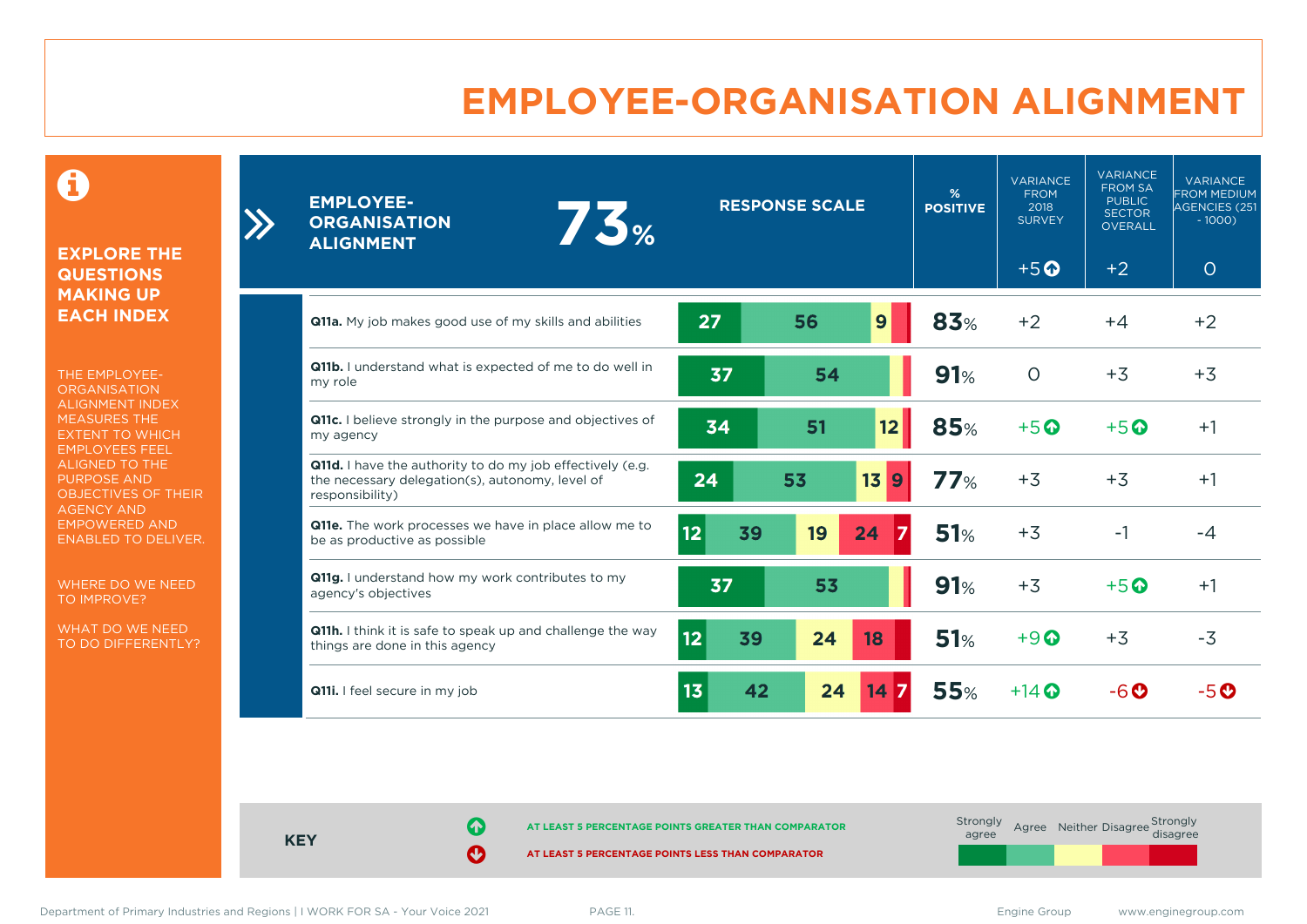### **CAREER AND WORKING CONDITIONS (EMPLOYER OF CHOICE)**

 $\mathbf \Omega$ 

#### **EXPLORE THE QUESTIONS MAKING UP EACH INDEX**

THE CAREER AND **WORKING** CONDITIONS INDEX INDICATES HOW SATISFIED PEOPLE ARE WITH THE CAREER AND **WORKING** CONDITIONS OF THE SOUTH AUSTRALIAN PUBLIC SECTOR.

LOOK AT HOW YOUR POSITIVE SCORE COMPARES TO THE AVAILABLE COMPARISONS.

| <b>CAREER AND WORKING</b><br>62%<br><b>CONDITIONS (EMPLOYER</b><br>OF CHOICE)                                                                                                  | <b>RESPONSE SCALE</b>                     | %<br><b>POSITIVE</b> | <b>VARIANCE</b><br><b>FROM</b><br>2018<br><b>SURVEY</b> | <b>VARIANCE</b><br><b>FROM SA</b><br><b>PUBLIC</b><br><b>SECTOR</b><br><b>OVERALL</b> | <b>VARIANCE</b><br><b>FROM MEDIUM</b><br>AGENCIES (251<br>$-1000$ |
|--------------------------------------------------------------------------------------------------------------------------------------------------------------------------------|-------------------------------------------|----------------------|---------------------------------------------------------|---------------------------------------------------------------------------------------|-------------------------------------------------------------------|
|                                                                                                                                                                                |                                           |                      | $+2$                                                    | $+6$ $\odot$                                                                          | $-1$                                                              |
| <b>Q11j.</b> I am fairly remunerated (e.g. salary, superannuation)<br>for the work that I do                                                                                   | 11<br>19<br>46<br>18                      | <b>58%</b>           | $-3$                                                    | $-3$                                                                                  | $-3$                                                              |
| Q11k. I am satisfied with my non-monetary employment<br>conditions (e.g. leave, flexible work arrangements, other<br>benefits)                                                 | 54<br>26<br>11                            | <b>80%</b>           | $+1$                                                    | $+12$ $\odot$                                                                         | $+1$                                                              |
| <b>Q11I.</b> I am satisfied with the recognition I receive for doing<br>a good job                                                                                             | 16<br>23<br>45<br>13                      | <b>60%</b>           | $+6$ $\odot$                                            | $+9$ $\odot$                                                                          | $\Omega$                                                          |
| Q11n. I am satisfied with my ability to access and use flexible<br>working arrangements (flexible hours of work, patterns of work,<br>locations of work or other arrangements) | 51<br>31<br>11                            | 81%                  | $+2$                                                    | $+19$ $\odot$                                                                         | $+3$                                                              |
| <b>Q14g.</b> I am satisfied with the opportunities available for<br>career development in my agency                                                                            | 10 <br>27<br>31<br>22 <sub>2</sub><br> 10 | 38%                  | $-2$                                                    | $-7$ $\odot$                                                                          | -4                                                                |
| Q16g. My agency provides opportunities for job mobility<br>(e.g. secondment and/or temporary transfers)                                                                        | 11<br>43<br>33                            | 54%                  | $+11$                                                   | $+2$                                                                                  | $-2$                                                              |

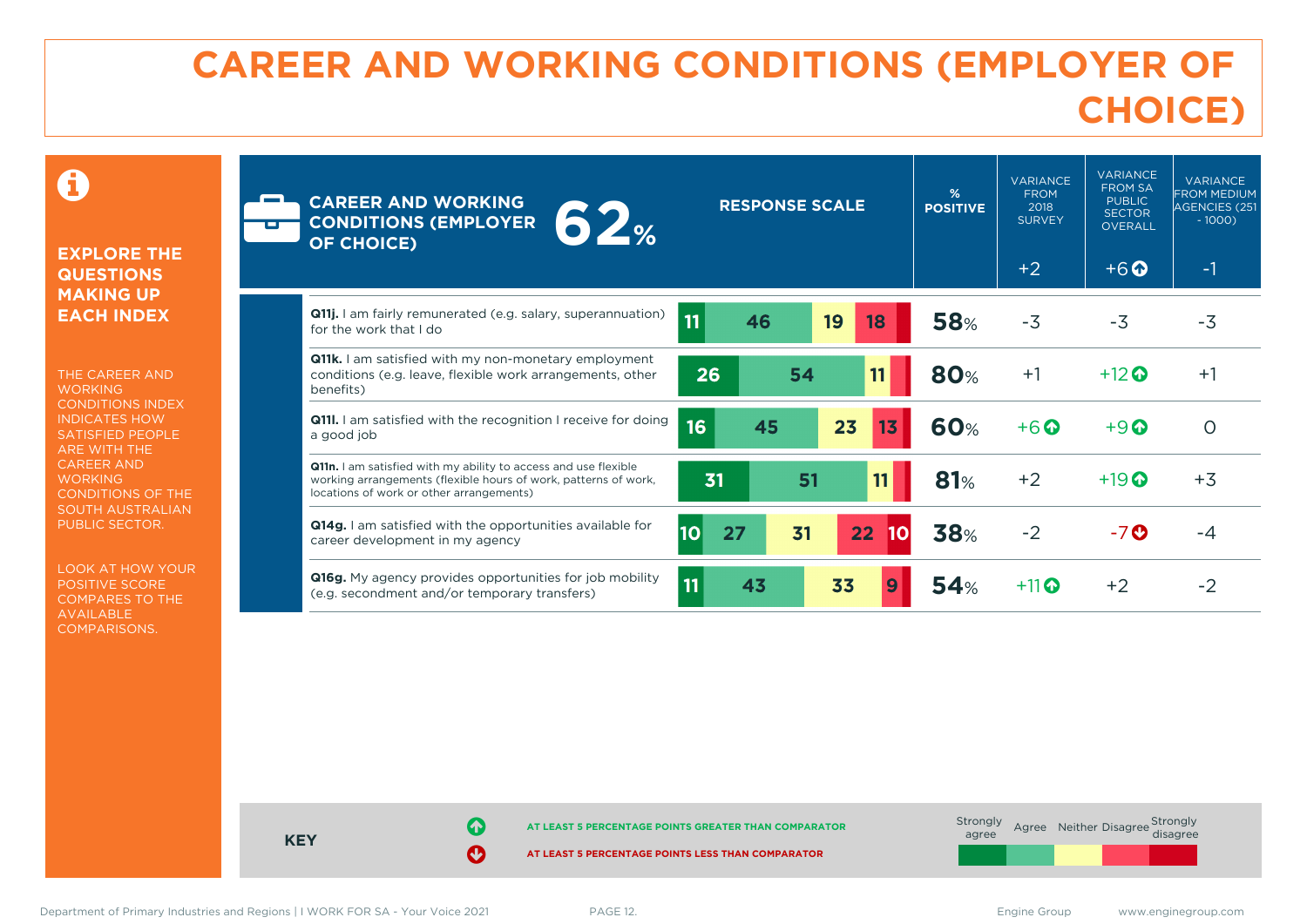### **EMPLOYEE WELLBEING**

0

#### **EXPLORE THE QUESTIONS MAKING UP EACH INDEX**

THE WELLBEING SCORE MEASURES THE EXTENT TO WHICH EMPLOYEES FEEL SUPPORTED IN MAINTAINING THEIR HEALTH AND WELLBEING.

LOOK AT HOW YOUR POSITIVE SCORE COMPARES TO THE AVAILABLE COMPARISONS.

| <b>68%</b><br><b>EMPLOYEE WELLBEING</b>                                                                |                 |    | <b>RESPONSE SCALE</b> |    | %<br><b>POSITIVE</b> | <b>VARIANCE</b><br><b>FROM</b><br>2018<br><b>SURVEY</b> | <b>VARIANCE</b><br><b>FROM SA</b><br><b>PUBLIC</b><br><b>SECTOR</b><br><b>OVERALL</b> | <b>VARIANCE</b><br><b>FROM MEDIUM</b><br>AGENCIES (251<br>$-1000$ |
|--------------------------------------------------------------------------------------------------------|-----------------|----|-----------------------|----|----------------------|---------------------------------------------------------|---------------------------------------------------------------------------------------|-------------------------------------------------------------------|
|                                                                                                        |                 |    |                       |    |                      | $+1$                                                    | $+7$ $\odot$                                                                          | $-2$                                                              |
| <b>Q11f.</b> I am provided with the tools and equipment to do<br>my job safely                         | 32              |    | 54                    | 9  | 87%                  | $+1$                                                    | $+12$ <sup>O</sup>                                                                    | $+3$                                                              |
| <b>Q12d.</b> My workgroup has the tools and resources to<br>perform well                               | 14              | 50 | 15                    | 16 | <b>64%</b>           | $+2$                                                    | $+4$                                                                                  | $-2$                                                              |
| Q17a. I am satisfied with the policies/practices in place to<br>help me manage my health and wellbeing | 13              | 53 | 19                    |    | <b>67%</b>           | $\circ$                                                 | $+6$ <sup>O</sup>                                                                     | -4                                                                |
| Q17b. I think my agency cares about my health and<br>wellbeing                                         | 14              | 47 | 21                    | 13 | 61%                  | $+4$                                                    | $+8$ <sup><math>\odot</math></sup>                                                    | -4                                                                |
| Q17d. I am able to strike the right balance between my<br>work and home life                           | 13 <sub>1</sub> | 48 | 21                    | 43 | 61%                  | $-1$                                                    | $+6\Omega$                                                                            | -4                                                                |

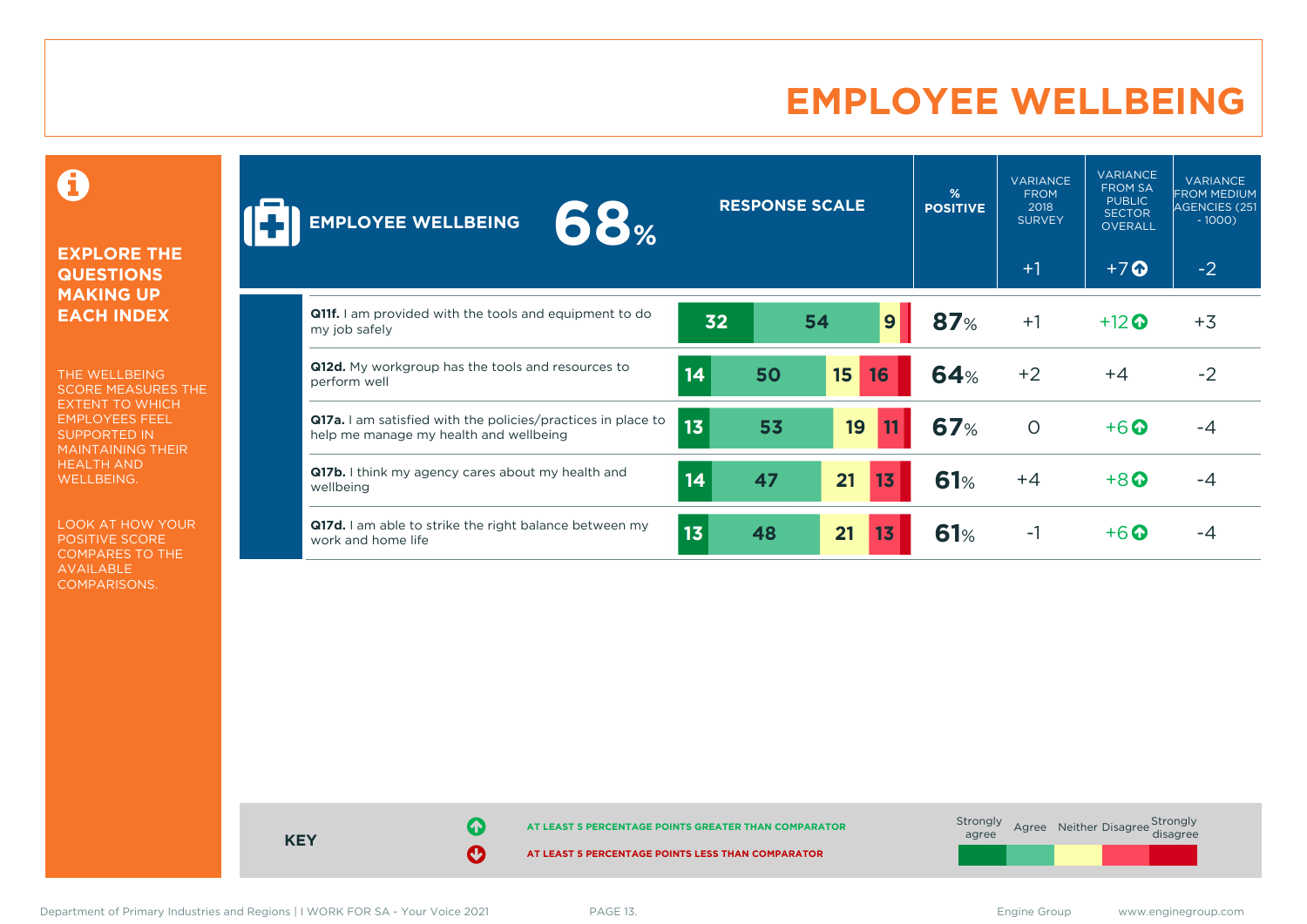### **OPEN COMMENTS**

### 0

**WHAT ARE YOUR PEOPLE SAYING ABOUT THEIR WORKING EXPERIENCES?**

THE COMMENTS WERE GROUPED INTO THEMES.

THE BAR CHART SHOWS THE TOP 5 THEMES, TO GIVE YOU AN IDEA OF WHERE TO FOCUS.

REVIEW THESE COMMENT THEMES IN THE CONTEXT OF YOUR RESULTS - HOW DO THEY REINFORCE OR PROVIDE ADDITIONAL CONTEXT TO YOUR **RESULTS?** 

## **'What is the one thing the South Australian Public Sector is doing really well?'**

#### **YOUR TOP 5 THEMES:**

| <b>01. Organisational Objectives &amp; Purpose</b>          |                     |                      | 178<br><b>COUNTS</b> |
|-------------------------------------------------------------|---------------------|----------------------|----------------------|
| 02. Wellbeing                                               |                     | 143<br><b>COUNTS</b> |                      |
| 03. Others                                                  |                     | 83<br><b>COUNTS</b>  |                      |
| 04. Work environment and<br><b>facilities</b>               | 38<br><b>COUNTS</b> |                      |                      |
| <b>05. Line Management and</b><br><b>General Management</b> | 33<br><b>COUNTS</b> |                      |                      |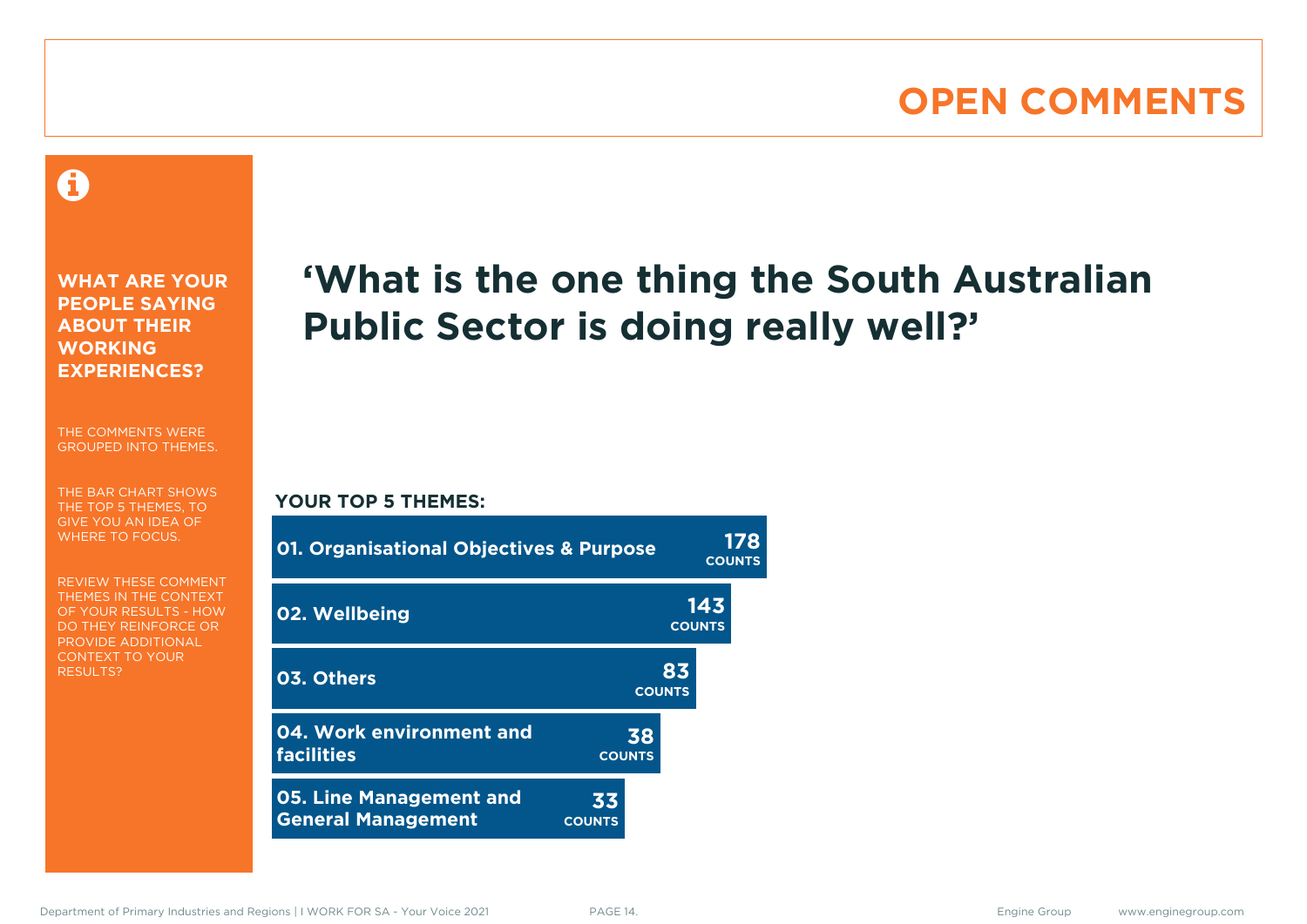### **OPEN COMMENTS**

A

**WHAT ARE YOUR PEOPLE SAYING ABOUT THEIR WORKING EXPERIENCES?**

THE COMMENTS WERE GROUPED INTO THEMES.

THE BAR CHART SHOWS THE TOP 5 THEMES, TO GIVE YOU AN IDEA OF WHERE TO FOCUS.

REVIEW THESE COMMENT THEMES IN THE CONTEXT OF YOUR RESULTS - HOW DO THEY REINFORCE OR PROVIDE ADDITIONAL CONTEXT TO YOUR **RESULTS?** 

## **'What is the most important issue that needs to be addressed across the South Australian Public Sector?'**

**YOUR TOP 5 THEMES:**

| 01. Wellbeing                                                |                     |                      | 221<br><b>COUNTS</b> |
|--------------------------------------------------------------|---------------------|----------------------|----------------------|
| <b>02. Organisational Objectives &amp;</b><br><b>Purpose</b> |                     | 137<br><b>COUNTS</b> |                      |
| <b>03. Resources</b>                                         |                     | 114<br><b>COUNTS</b> |                      |
| 04. Administration                                           | 89<br><b>COUNTS</b> |                      |                      |
| <b>05. Line Management and</b><br><b>General Management</b>  | 77<br><b>COUNTS</b> |                      |                      |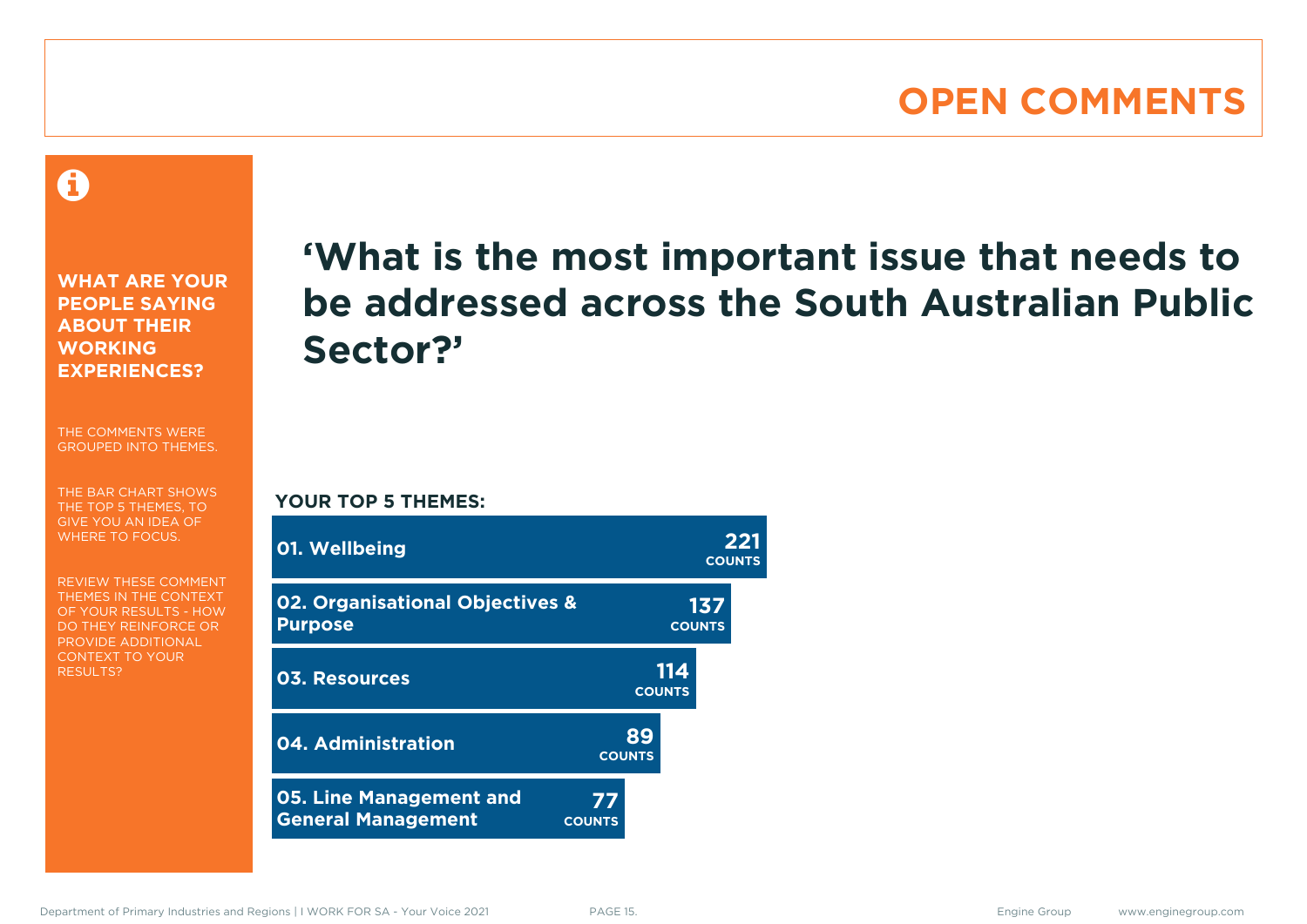### **OTHER QUESTIONS**

0

THESE PAGES SHOW ADDITIONAL QUESTIONS THAT WERE ASKED OF ALL PUBLIC SECTOR EMPLOYEES, THAT ARE NOT INCLUDED IN THE SURVEY INDICES SHOWN ON THE PREVIOUS PAGES.

THE RESULTS OUTLINE THE PROPORTION OF COLLEAGUES RESPONDING **POSITIVELY** (STRONGLY AGREE + AGREE), NEUTRALLY (NEITHER AGREE NOR DISAGREE) OR NEGATIVELY (DISAGREE + STRONGLY DISAGREE).

REVIEW THESE QUESTIONS FOR ADDITIONAL CONTEXT AND INSIGHTS THAT MAY WARRANT FURTHER INVESTIGATION OR ACTION.

|                                                                                                                                                                                       |                       | <b>RESPONSE SCALE</b> | %<br><b>POSITIVE</b> | <b>VARIANCE</b><br><b>FROM</b><br>2018<br><b>SURVEY</b> | <b>VARIANCE</b><br><b>FROM SA</b><br><b>PUBLIC</b><br><b>SECTOR</b><br><b>OVERALL</b> | <b>VARIANCE</b><br><b>FROM MEDIUM</b><br><b>AGENCIES (251</b><br>$-1000$ |
|---------------------------------------------------------------------------------------------------------------------------------------------------------------------------------------|-----------------------|-----------------------|----------------------|---------------------------------------------------------|---------------------------------------------------------------------------------------|--------------------------------------------------------------------------|
| Q11m. I am happy to go the 'extra mile' at work when<br>required                                                                                                                      | 40                    | 8<br>49               | <b>89%</b>           | $-2$                                                    | $+4$                                                                                  | $+1$                                                                     |
| Q13g. My manager takes appropriate action to address<br>underperformance within my workgroup                                                                                          | 17<br>38              | 30<br>10              | <b>56%</b>           |                                                         | $+3$                                                                                  | -1                                                                       |
| Q15d. I feel senior managers in my agency actively<br>engage with employees                                                                                                           | 10 <br>37             | 27<br>18<br>9         | 47%                  |                                                         | $+2$                                                                                  | $-6$ $O$                                                                 |
| Q16c. When things go wrong, my agency uses this as an<br>opportunity to review, learn, and improve the management of<br>similar risks                                                 | 10<br>44              | 31<br>12              | 54%                  | $-5o$                                                   | $-2$                                                                                  | $-2$                                                                     |
| Q16d. My agency is committed to creating a diverse workforce<br>(e.g. gender, age, cultural and linguistic background, disability,<br>Aboriginal and Torres Strait Islander, LGBTIQ+) | 19                    | 51<br>26              | <b>70%</b>           | $-1$                                                    | $+2$                                                                                  | $\circ$                                                                  |
| Q16e. Personal background is not a barrier to success in my<br>agency (e.g. cultural background, age, disability, sexual<br>orientation, gender etc.)                                 | 21                    | 52<br>21              | 73%                  | $+4$                                                    | $+3$                                                                                  | $+1$                                                                     |
| Q16h. I am confident in relating my agency's<br>Reconciliation Action Plan to my work                                                                                                 | 37                    | 45<br>10              | 44%                  |                                                         | $\Omega$                                                                              | $-4$                                                                     |
| <b>Q16i.</b> I am satisfied with the cultural learning<br>opportunities within my agency                                                                                              | 37                    | 43<br>10              | 44%                  |                                                         | $-12$ <sup>O</sup>                                                                    | $-11$ <sup>O</sup>                                                       |
| Q17c. I feel the level of stress in my job is appropriate                                                                                                                             | 10 <sub>1</sub><br>40 | 21<br>22<br>17        | <b>50%</b>           |                                                         | $+6\Omega$                                                                            | $-4$                                                                     |

**KEY**

**AT LEAST 5 PERCENTAGE POINTS GREATER THAN COMPARATOR** 

**AT LEAST 5 PERCENTAGE POINTS LESS THAN COMPARATOR** 

| Strongly<br>agree |  | Agree Neither Disagree Strongly<br>disagree |  |
|-------------------|--|---------------------------------------------|--|
|                   |  |                                             |  |

Department of Primary Industries and Regions | I WORK FOR SA - Your Voice 2021 PAGE 16. Engine Group www.enginegroup.com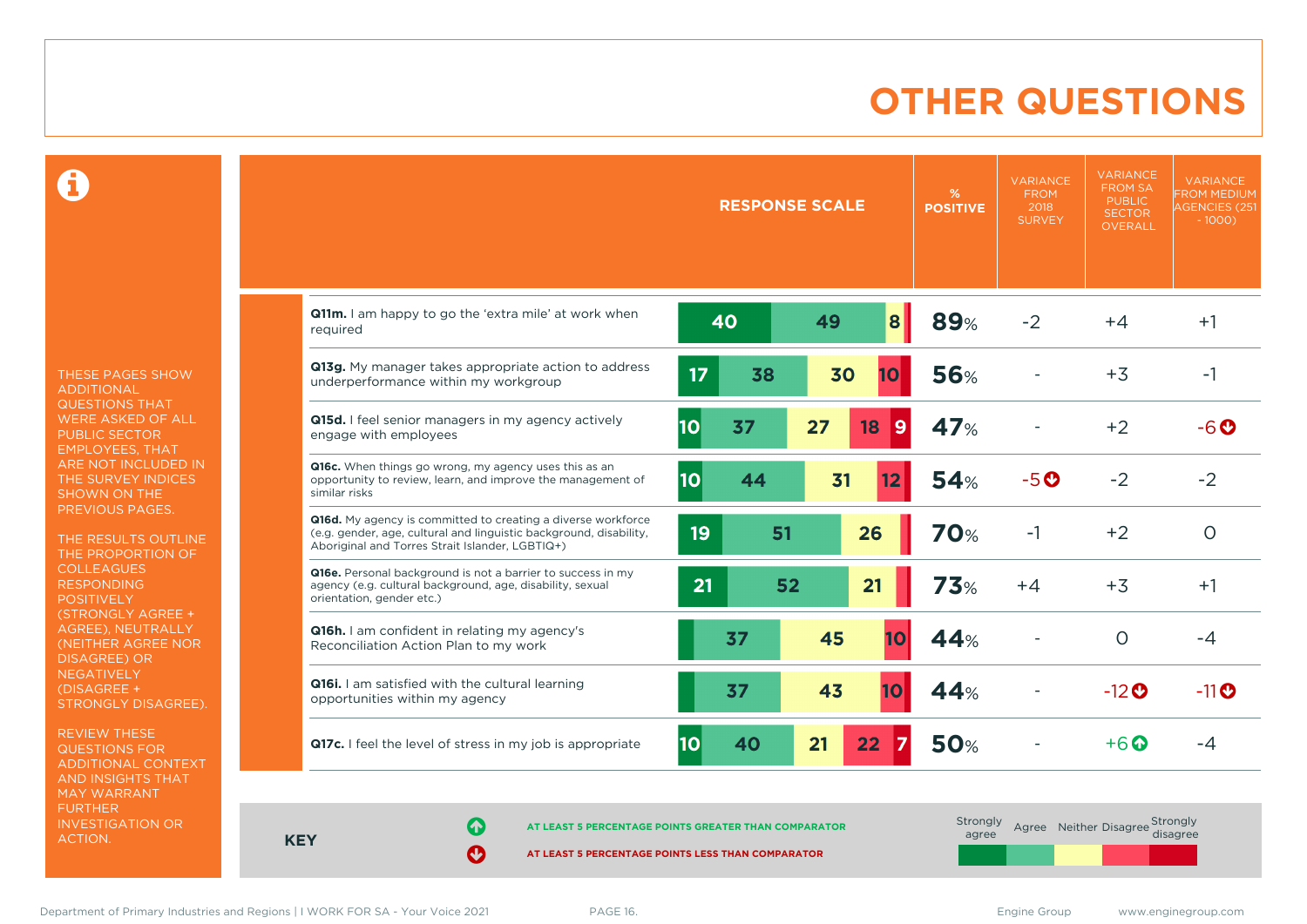### **OTHER QUESTIONS**

 $\mathbf \Theta$ 

THESE PAGES SHOW ADDITIONAL QUESTIONS THAT WERE ASKED OF ALL PUBLIC SECTOR EMPLOYEES, THAT ARE NOT INCLUDED IN THE SURVEY INDICES SHOWN ON THE PREVIOUS PAGES.

THE RESULTS OUTLINE THE PROPORTION OF COLLEAGUES RESPONDING **POSITIVELY** (STRONGLY AGREE + AGREE), NEUTRALLY (NEITHER AGREE NOR DISAGREE) OR NEGATIVELY (DISAGREE + STRONGLY DISAGREE).

REVIEW THESE QUESTIONS FOR ADDITIONAL CONTEXT AND INSIGHTS THAT MAY WARRANT FURTHER INVESTIGATION OR ACTION.

|            | <b>RESPONSE SCALE</b>                                                                                               |                  | $\%$<br><b>POSITIVE</b> | <b>VARIANCE</b><br><b>FROM</b><br>2018<br><b>SURVEY</b> | <b>VARIANCE</b><br><b>FROM SA</b><br><b>PUBLIC</b><br><b>SECTOR</b><br><b>OVERALL</b> | <b>VARIANCE</b><br><b>FROM MEDIUM</b><br><b>AGENCIES (251</b><br>$-1000$ )  |
|------------|---------------------------------------------------------------------------------------------------------------------|------------------|-------------------------|---------------------------------------------------------|---------------------------------------------------------------------------------------|-----------------------------------------------------------------------------|
|            | Q17e. I feel comfortable discussing my mental health and<br>18<br>43<br>wellbeing with my manager                   | 20<br>14         | <b>60%</b>              |                                                         | $+7$ $\odot$                                                                          | $-1$                                                                        |
|            | 27<br>Q20a. I feel a connection with the public sector values                                                       | 17<br>52         | <b>79%</b>              |                                                         | $+5$ <sup>O</sup>                                                                     | $-1$                                                                        |
|            | Q20b. In my workgroup our everyday actions are guided<br>23<br>48<br>by the Public Sector Values                    | 22               | 71%                     |                                                         | $+6$ $\odot$                                                                          | $-1$                                                                        |
|            | Q28. I believe action will be taken on the results from this<br>$\overline{7}$<br>34<br>survey by the sector        | 36<br>17         | 41%                     | $+13$ <sup>O</sup>                                      | $+8$ <sup><math>\odot</math></sup>                                                    | $+1$                                                                        |
|            | Q29. I believe action will be taken on the results from this<br>9<br>35<br>survey by my agency                      | 33<br>16         | 44%                     |                                                         | $+10$ $\odot$                                                                         | $+1$                                                                        |
|            | <b>RESPONSE SCALE</b>                                                                                               | <b>RESPONSES</b> | %                       | <b>VARIANCE</b><br><b>FROM</b><br>2018<br><b>SURVEY</b> | <b>VARIANCE</b><br><b>FROM SA</b><br>PUBLIC SECTOR<br><b>OVERALL</b>                  | <b>VARIANCE</b><br><b>FROM</b><br><b>MEDIUM</b><br>AGENCIES (251 -<br>1000) |
|            | Q14a. I have a current performance and development plan that<br>sets out my individual objectives                   | 689              |                         |                                                         |                                                                                       |                                                                             |
| Yes        |                                                                                                                     | 640              | 93%                     | $-3$                                                    | $+13$ <sup>O</sup>                                                                    | $+10$ <sup>O</sup>                                                          |
| <b>No</b>  |                                                                                                                     | 49               | 7%                      | $+3$                                                    | $-13$ <sup>O</sup>                                                                    | $-10$                                                                       |
| <b>KEY</b> | 6<br>AT LEAST 5 PERCENTAGE POINTS GREATER THAN COMPARATOR<br>Ø<br>AT LEAST 5 PERCENTAGE POINTS LESS THAN COMPARATOR |                  | Strongly<br>agree       |                                                         | Agree Neither Disagree Strongly                                                       | disagree                                                                    |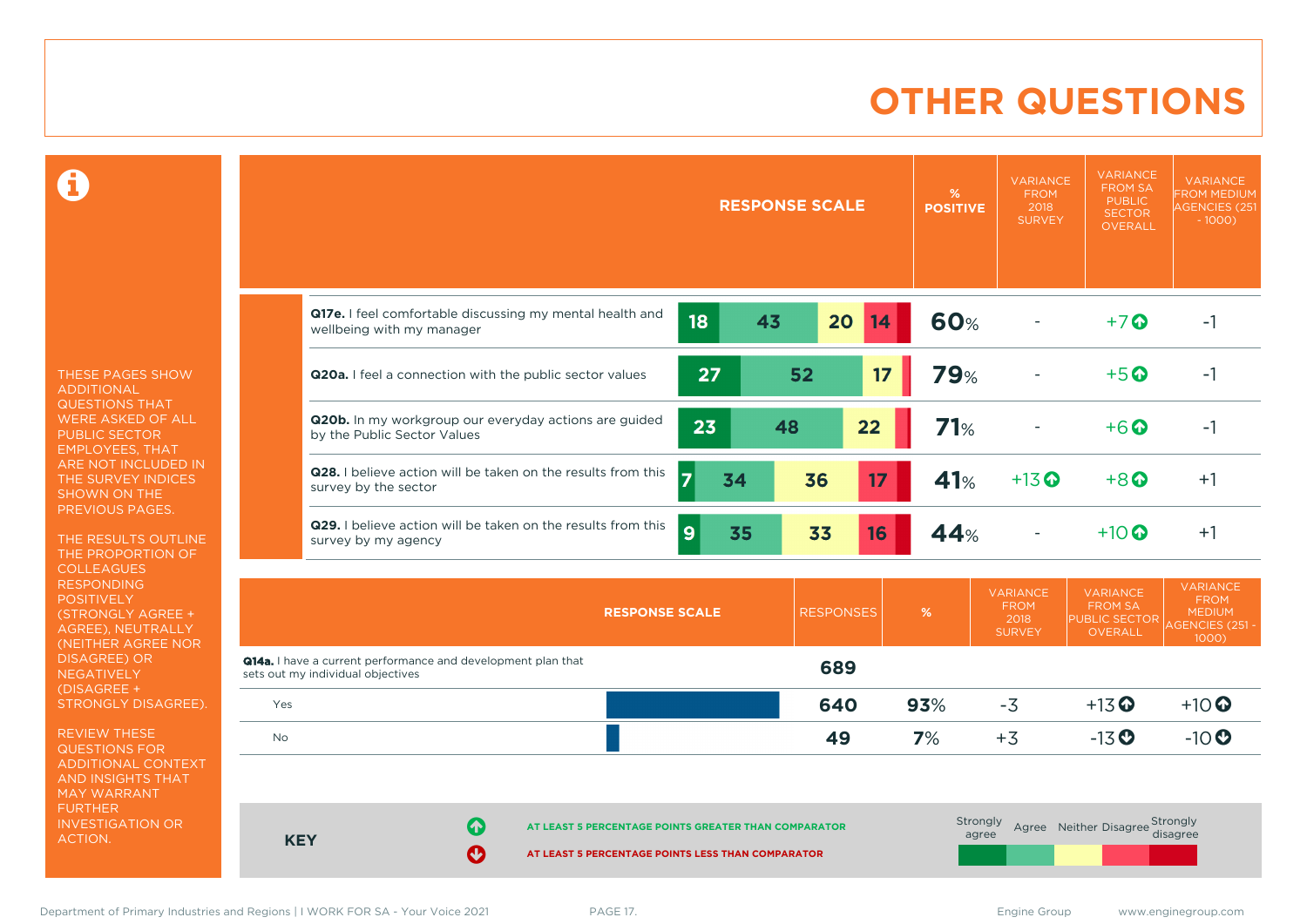### **COVID-19**

 $\mathbf \Omega$ 

THE 2021 SURVEY ASKED QUESTIONS ABOUT HOW **EFFECTIVELY** AGENCIES MANAGED THE CHANGES REQUIRED AS A RESULT OF COVID-19.

REVIEW THE RESULTS AND IDENTIFY SPECIFIC AREAS OF ACTION THAT MAY BE REQUIRED AS A RESULT - WHAT DO YOU NEED TO FOCUS ON FOR IMPROVEMENT?

REFLECT ON THIS INFORMATION TO UNDERSTAND HOW EMPLOYEES FEEL YOUR AGENCY WAS ABLE TO RAPIDLY ADAPT TO THE COVID-19 SITUATION. THIS CAN BE USED TO INFORM FUTURE ACTIONS REQUIRED WHEN OUR EXTERNAL **CIRCUMSTANCES** CHANGE.

|                                                                                                                                                                                                        |                                                                                                           | <b>RESPONSE SCALE</b> | %<br><b>POSITIVE</b>     | <b>VARIANCE</b><br><b>FROM</b><br>2018<br><b>SURVEY</b> | <b>VARIANCE</b><br><b>FROM SA</b><br><b>PUBLIC</b><br><b>SECTOR</b><br><b>OVERALL</b> | <b>VARIANCE</b><br><b>FROM MEDIUM</b><br><b>AGENCIES (251</b><br>$-1000$           |
|--------------------------------------------------------------------------------------------------------------------------------------------------------------------------------------------------------|-----------------------------------------------------------------------------------------------------------|-----------------------|--------------------------|---------------------------------------------------------|---------------------------------------------------------------------------------------|------------------------------------------------------------------------------------|
| Q18a. I believe my agency provided sufficient resources and<br>arrangements to help me feel safe (e.g. physical distancing<br>measures, working from home arrangements, face masks, hand<br>sanitiser) | 38                                                                                                        | 49                    | 88%                      |                                                         | $+11$                                                                                 | $+2$                                                                               |
| Q18b. My manager provided me with sufficient direction<br>about my priorities                                                                                                                          | 29                                                                                                        | 13<br>53              | <b>81%</b>               |                                                         | $+9$ $\odot$                                                                          | $+3$                                                                               |
| <b>Q18c.</b> I was satisfied with the communications I received<br>from senior managers about changes impacting my work                                                                                | 27                                                                                                        | 16<br>48              | <b>76%</b>               |                                                         | $+10$ $\odot$                                                                         | $+2$                                                                               |
| Q18d. During this time, I felt that my manager cared about my<br>wellbeing (if you have more than one manager, consider the<br>manager who you report to most frequently)                              | 31                                                                                                        | 49<br>12              | 80%                      |                                                         | $+10$ $\odot$                                                                         | $+2$                                                                               |
| Q18e. I felt that my workgroup went the extra mile to<br>support each other                                                                                                                            | 31                                                                                                        | 18<br>46              | 77%                      |                                                         | $+2$                                                                                  | $-1$                                                                               |
|                                                                                                                                                                                                        | <b>RESPONSE SCALE</b>                                                                                     | <b>RESPONSES</b>      | %                        | <b>VARIANCE</b><br><b>FROM</b><br>2018<br><b>SURVEY</b> | <b>VARIANCE</b><br><b>FROM SA</b><br>PUBLIC SECTOR<br><b>OVERALL</b>                  | <b>VARIANCE</b><br><b>FROM</b><br><b>MEDIUM</b><br><b>AGENCIES (251 -</b><br>1000) |
| <b>Q18f.</b> Were you mobilised to another agency or another role<br>within your agency because of COVID-19 requirements?                                                                              |                                                                                                           | 732                   |                          |                                                         |                                                                                       |                                                                                    |
| Yes                                                                                                                                                                                                    |                                                                                                           | 25                    | 3%                       |                                                         | $-5o$                                                                                 | $-2$                                                                               |
| No                                                                                                                                                                                                     |                                                                                                           | 696                   | 95%                      | ÷                                                       | $+6$ <sup>O</sup>                                                                     | $+3$                                                                               |
| Not sure                                                                                                                                                                                               |                                                                                                           | 11                    | 2%                       | ۳                                                       | $-1$                                                                                  | $-1$                                                                               |
| Q<br><b>KEY</b><br>$\boldsymbol{\Theta}$                                                                                                                                                               | AT LEAST 5 PERCENTAGE POINTS GREATER THAN COMPARATOR<br>AT LEAST 5 PERCENTAGE POINTS LESS THAN COMPARATOR |                       | <b>Strongly</b><br>agree |                                                         | Agree Neither Disagree Strongly                                                       | disagree                                                                           |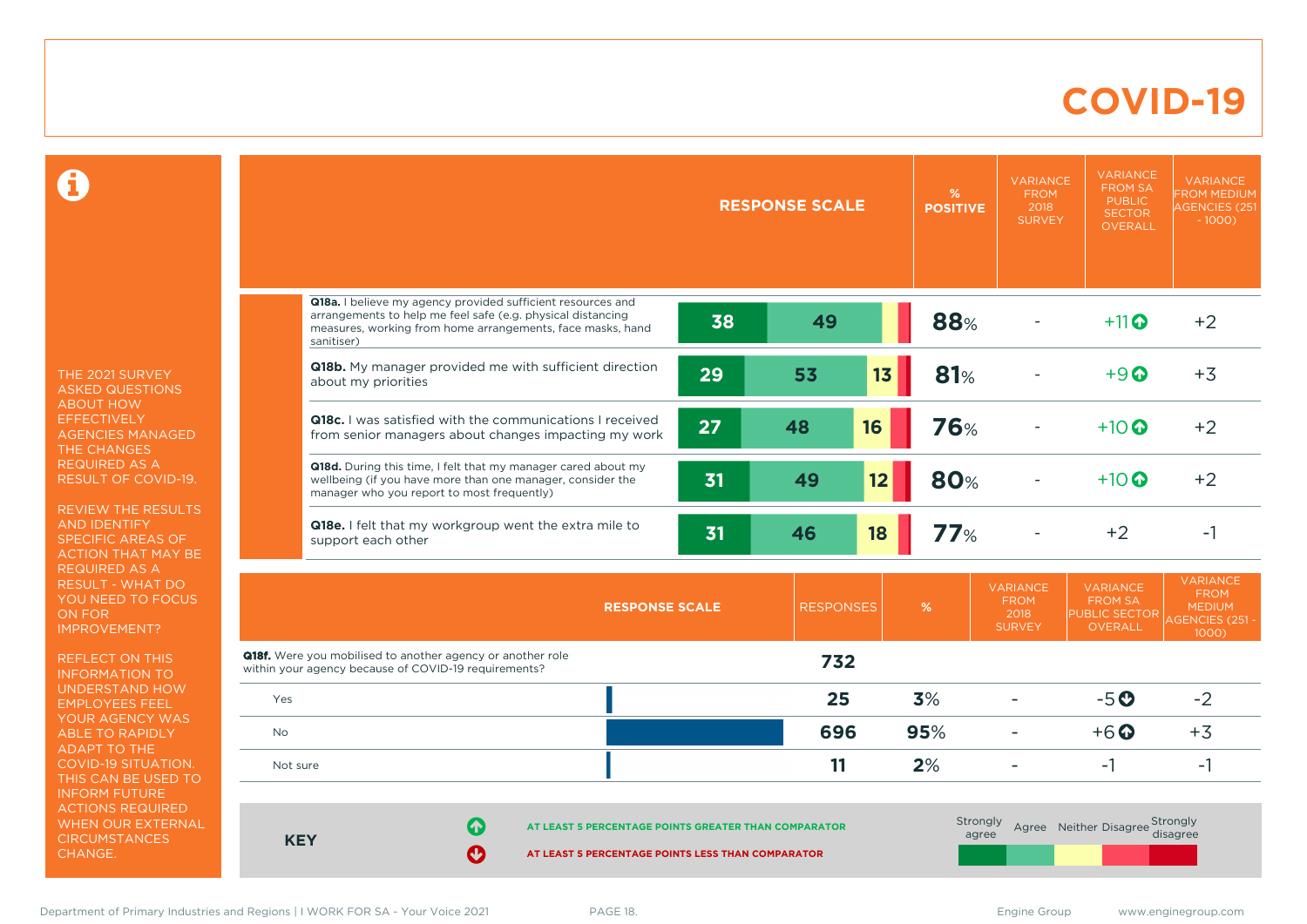$\mathbf \Theta$ 

THESE QUESTIONS GIVE YOU VALUABLE INSIGHT INTO THE REASONS YOUR EMPLOYEES JOINED THE PUBLIC SECTOR, AND THEIR REASONS FOR WANTING TO STAY OR LEAVE.

WHAT DOES THIS TELL YOU ABOUT YOUR CURRENT EMPLOYEE VALUE PROPOSITION?

IS THERE ROOM FOR IMPROVEMENT?

|                                                                                                       | <b>RESPONSE SCALE</b> | <b>RESPONSES</b> | %   | <b>VARIANCE</b><br><b>FROM</b><br>2018<br><b>SURVEY</b> | <b>VARIANCE</b><br><b>FROM SA</b><br><b>PUBLIC SECTOR</b><br><b>OVERALL</b> | <b>VARIANCE</b><br><b>FROM</b><br><b>MEDIUM</b><br>AGENCIES (251 -<br>1000) |
|-------------------------------------------------------------------------------------------------------|-----------------------|------------------|-----|---------------------------------------------------------|-----------------------------------------------------------------------------|-----------------------------------------------------------------------------|
| <b>Q21.</b> Which of the following describes why you joined the public<br>sector? [Multiple Response] |                       | 2151             |     |                                                         |                                                                             |                                                                             |
| Type of work offered                                                                                  |                       | <b>510</b>       | 24% | $+24$                                                   | $+3$                                                                        | $+3$                                                                        |
| Job security and stability                                                                            |                       | 357              | 17% | $-3$                                                    | $-3$                                                                        | $-2$                                                                        |
| Service to the general public                                                                         |                       | 252              | 12% | $+12$ <sup>O</sup>                                      | $-4$                                                                        | $-2$                                                                        |
| T The work aligned with my job skills/experience                                                      |                       | 499              | 23% | $+10$ <sup>O</sup>                                      | $+4$                                                                        | $+2$                                                                        |
| The department I work for                                                                             |                       | 119              | 6%  | $-5o$                                                   | $-1$                                                                        | $\circ$                                                                     |
| Geographical location                                                                                 |                       | 193              | 9%  | $-12$ <sup>O</sup>                                      | $+2$                                                                        | $+2$                                                                        |
| Remuneration                                                                                          |                       | 102              | 5%  | $-3$                                                    | $\circ$                                                                     | -1                                                                          |
| Workplace culture                                                                                     |                       | 96               | 4%  | $+1$                                                    | $\circ$                                                                     | 0                                                                           |
| Other                                                                                                 |                       | 23               | 1%  | $\circ$                                                 | $\circ$                                                                     | -1                                                                          |
| <b>Q22.</b> Which of the following statements best reflect your<br>working life intentions?           |                       | 720              |     |                                                         |                                                                             |                                                                             |
| I want to stay in my agency long-term                                                                 |                       | 556              | 77% |                                                         | $+1$                                                                        | $+5$ <sup>O</sup>                                                           |
| I want to leave my agency but stay in the public sector                                               |                       | 94               | 13% |                                                         | $-3$                                                                        | $-6o$                                                                       |
| I want to leave the public sector                                                                     |                       | 70               | 10% |                                                         | $+2$                                                                        | $+1$                                                                        |

**KEY** 

**TEXT CHANGE SINCE 2018 SURVEY**

**AT LEAST 5 PERCENTAGE POINTS GREATER THAN COMPARATOR**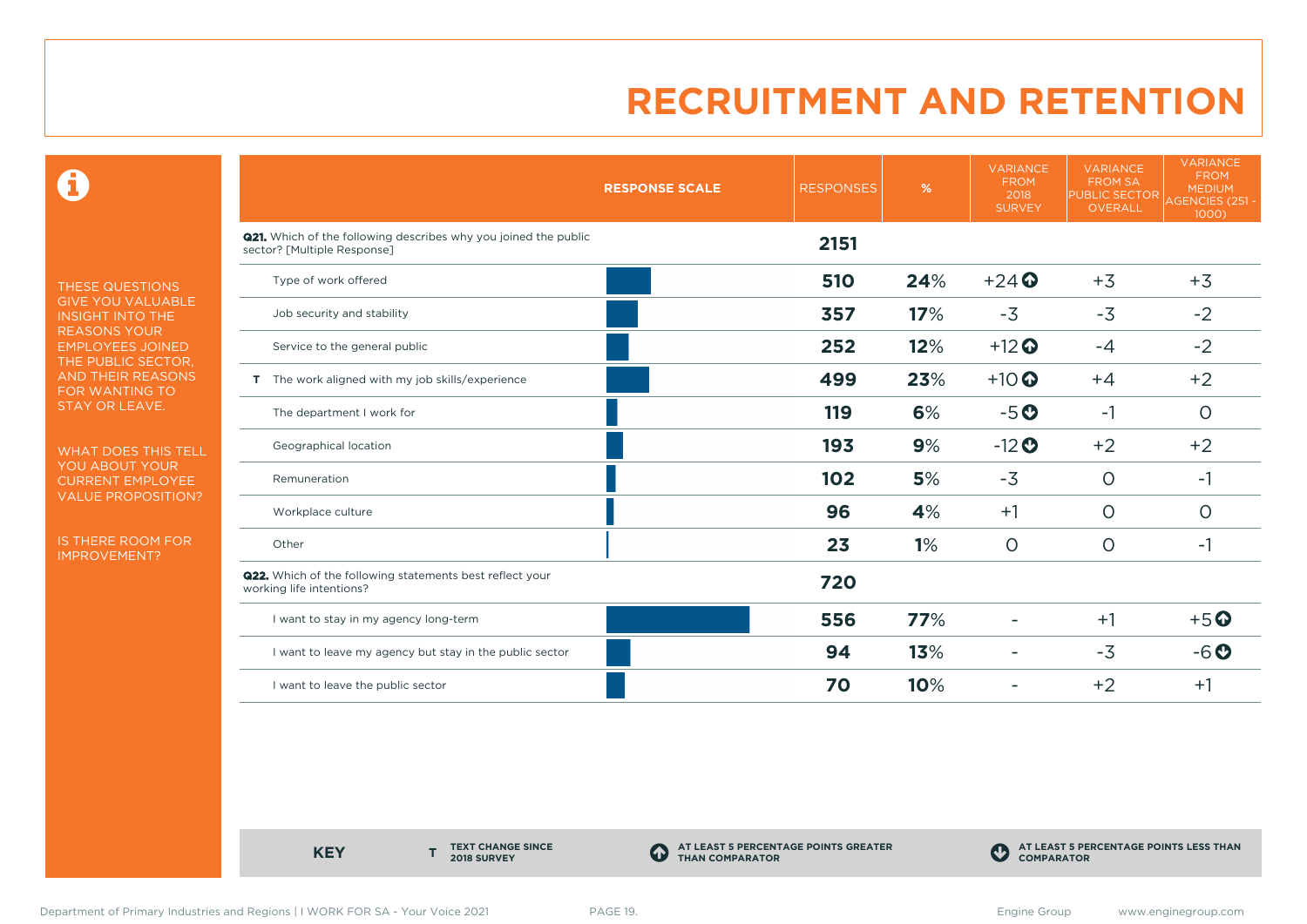$\mathbf \Theta$ 

THESE QUESTIONS GIVE YOU VALUABLE INSIGHT INTO THE REASONS YOUR EMPLOYEES JOINED THE PUBLIC SECTOR, AND THEIR REASONS FOR WANTING TO STAY OR LEAVE.

WHAT DOES THIS TELL YOU ABOUT YOUR CURRENT EMPLOYEE VALUE PROPOSITION?

IS THERE ROOM FOR IMPROVEMENT?

|                                                                                                 | <b>RESPONSE SCALE</b> | <b>RESPONSES</b> | %   | <b>VARIANCE</b><br><b>FROM</b><br>2018<br><b>SURVEY</b> | <b>VARIANCE</b><br><b>FROM SA</b><br><b>PUBLIC SECTOR</b><br><b>OVERALL</b> | <b>VARIANCE</b><br><b>FROM</b><br><b>MEDIUM</b><br>AGENCIES (251 -<br>1000) |
|-------------------------------------------------------------------------------------------------|-----------------------|------------------|-----|---------------------------------------------------------|-----------------------------------------------------------------------------|-----------------------------------------------------------------------------|
| Q23a. Which of the following describes your reasons for<br>wanting to stay? [Multiple Response] |                       | 2721             |     |                                                         |                                                                             |                                                                             |
| Long term career progression                                                                    |                       | <b>150</b>       | 6%  |                                                         | $-2$                                                                        | $-1$                                                                        |
| Type of work offered                                                                            |                       | 368              | 14% |                                                         | $+1$                                                                        | $+1$                                                                        |
| <b>Employment conditions</b>                                                                    |                       | 281              | 10% |                                                         | $\circ$                                                                     | $\circ$                                                                     |
| Job security and stability                                                                      |                       | 316              | 12% |                                                         | $-2$                                                                        | $\circ$                                                                     |
| Service to the general public                                                                   |                       | 223              | 8%  |                                                         | $-2$                                                                        | $-1$                                                                        |
| The work aligns with my job skills/experience                                                   |                       | 396              | 15% |                                                         | $+1$                                                                        | $+1$                                                                        |
| The department I work for                                                                       |                       | 191              | 7%  |                                                         | $\Omega$                                                                    | $\circ$                                                                     |
| Geographical location                                                                           |                       | 213              | 8%  |                                                         | $+2$                                                                        | $+2$                                                                        |
| Remuneration                                                                                    |                       | 107              | 4%  |                                                         | $-1$                                                                        | $-1$                                                                        |
| Workplace culture                                                                               |                       | 148              | 5%  | -                                                       | $\circ$                                                                     | $-1$                                                                        |
| Confidence in immediate manager                                                                 |                       | 212              | 8%  |                                                         | $+1$                                                                        | 0                                                                           |
| Confidence in senior management                                                                 |                       | 85               | 3%  |                                                         | $\circ$                                                                     | $-1$                                                                        |
| Other                                                                                           |                       | 31               | 1%  |                                                         | $\circ$                                                                     | 0                                                                           |

**KEY C**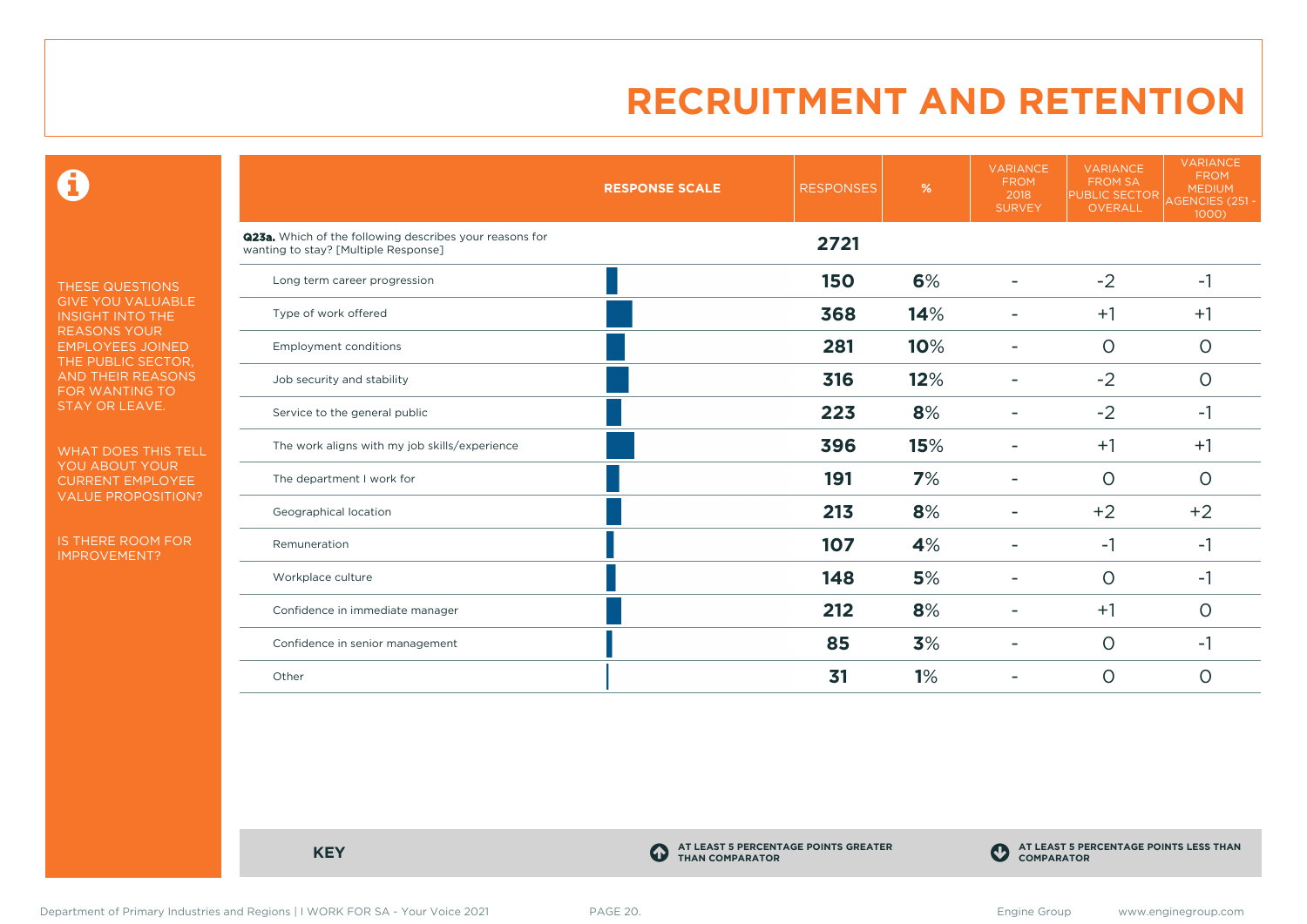$\mathbf \Theta$ 

THESE QUESTIONS GIVE YOU VALUABLE INSIGHT INTO THE REASONS YOUR EMPLOYEES JOINED THE PUBLIC SECTOR, AND THEIR REASONS FOR WANTING TO STAY OR LEAVE.

WHAT DOES THIS TELL YOU ABOUT YOUR CURRENT EMPLOYEE VALUE PROPOSITION?

IS THERE ROOM FOR IMPROVEMENT?

|                                                                                 | <b>RESPONSE SCALE</b> | <b>RESPONSES</b> | $\frac{9}{6}$ | <b>VARIANCE</b><br><b>FROM</b><br>2018<br><b>SURVEY</b> | <b>VARIANCE</b><br><b>FROM SA</b><br><b>PUBLIC SECTOR</b><br>OVERALL | VARIANCE<br><b>FROM</b><br><b>MEDIUM</b><br>AGENCIES (251 ·<br>1000) |
|---------------------------------------------------------------------------------|-----------------------|------------------|---------------|---------------------------------------------------------|----------------------------------------------------------------------|----------------------------------------------------------------------|
| <b>Q23b.</b> Which of the following best describes when you intend to<br>leave? |                       | 164              |               |                                                         |                                                                      |                                                                      |
| I want to leave within 12 months                                                |                       | 78               | 48%           | ٠                                                       | $+8$ <sup>O</sup>                                                    | $+6$ $\odot$                                                         |
| want to leave within 1-2 years                                                  |                       | 37               | 23%           | ۰                                                       | -4                                                                   | $-5o$                                                                |
| I want to leave within 2-5 years                                                |                       | 37               | 23%           | -                                                       | - 1                                                                  |                                                                      |
| I want to leave within 5+ years                                                 |                       | 12               | 7%            | ٠                                                       | -3                                                                   |                                                                      |

**KEY C** 

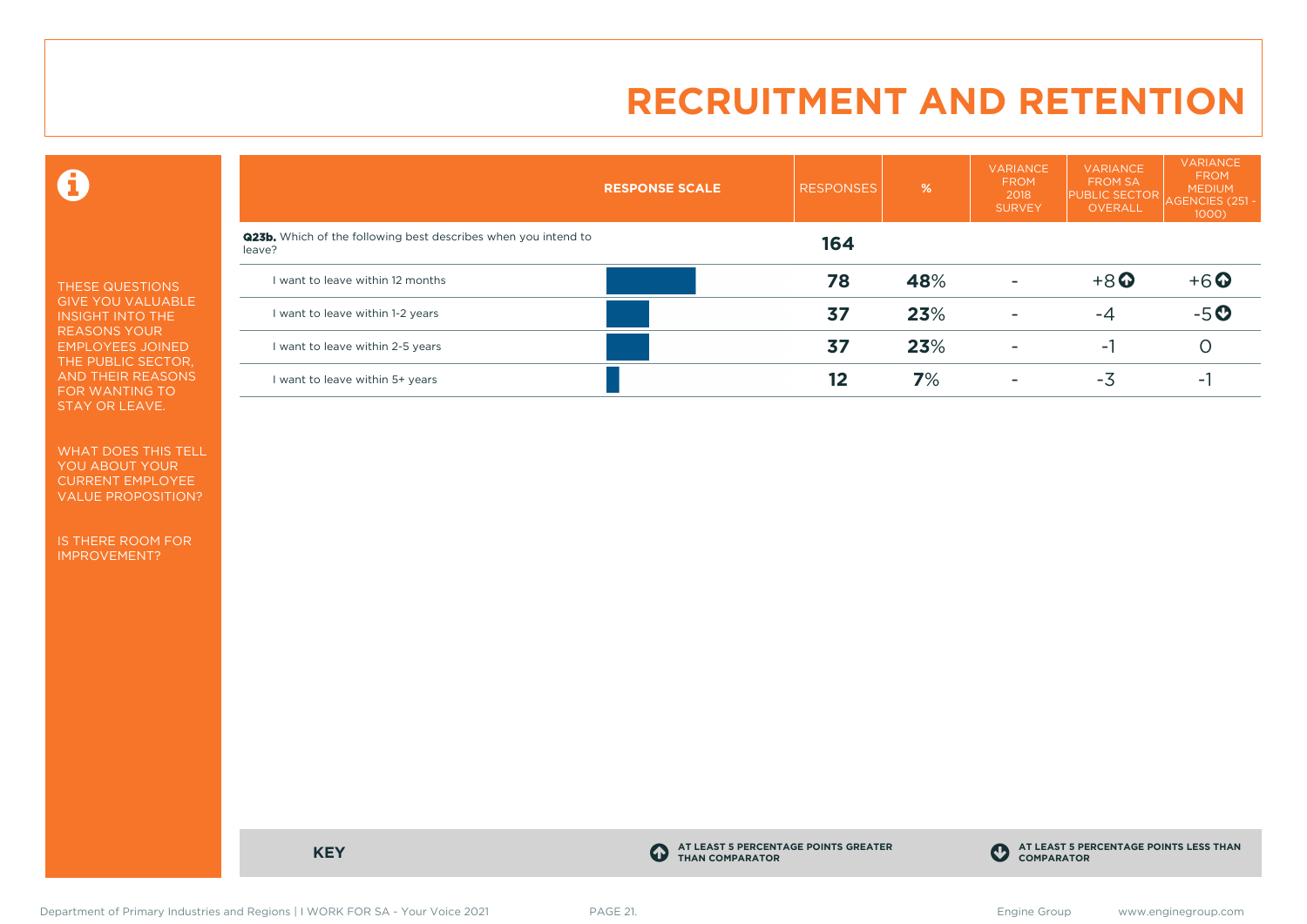$\mathbf \Theta$ 

THESE QUESTIONS GIVE YOU VALUABLE INSIGHT INTO THE REASONS YOUR EMPLOYEES JOINED THE PUBLIC SECTOR, AND THEIR REASONS FOR WANTING TO STAY OR LEAVE.

WHAT DOES THIS TELL YOU ABOUT YOUR CURRENT EMPLOYEE VALUE PROPOSITION?

IS THERE ROOM FOR IMPROVEMENT?

|                                                                                                 | <b>RESPONSE SCALE</b> | <b>RESPONSES</b> | %   | <b>VARIANCE</b><br><b>FROM</b><br>2018<br><b>SURVEY</b> | <b>VARIANCE</b><br><b>FROM SA</b><br><b>PUBLIC SECTOR</b><br>OVERALL | <b>VARIANCE</b><br><b>FROM</b><br><b>MEDIUM</b><br><b>AGENCIES (251 -</b><br>$1000$ ) |
|-------------------------------------------------------------------------------------------------|-----------------------|------------------|-----|---------------------------------------------------------|----------------------------------------------------------------------|---------------------------------------------------------------------------------------|
| Q23c. Which of the following describe your reasons for wanting<br>to leave? [Multiple Response] |                       | 604              |     |                                                         |                                                                      |                                                                                       |
| T There is a lack of future career opportunities                                                |                       | 80               | 13% | $-10$                                                   | $+2$                                                                 | $\circ$                                                                               |
| I want to try a different type of work or I am seeking a<br>career change                       |                       | 52               | 9%  | $\Omega$                                                | $+1$                                                                 | O                                                                                     |
| I am not fulfilled by the role I am in                                                          |                       | 56               | 9%  | $+9$ <sup><math>\odot</math></sup>                      | $\Omega$                                                             | -1                                                                                    |
| T My expectations have not been met                                                             |                       | 25               | 4%  | $-6o$                                                   | $-1$                                                                 | -1                                                                                    |
| I am pursuing the next phase in my life/career journey                                          |                       | 68               | 11% | $+11$ <sup>O</sup>                                      | $+2$                                                                 | O                                                                                     |
| My workload is not manageable                                                                   |                       | 39               | 6%  | $+6$ <sup>O</sup>                                       | $\Omega$                                                             | $+1$                                                                                  |
| I am not satisfied with my employment conditions                                                |                       | 29               | 5%  | $+5$ <sup>O</sup>                                       | $-1$                                                                 | $+1$                                                                                  |
| The work does not fully utilise my skills and abilities                                         |                       | 53               | 9%  | $+9$ <sup><math>\odot</math></sup>                      | $+1$                                                                 | -1                                                                                    |
| I do not like the workplace culture                                                             |                       | 45               | 7%  | $-3$                                                    | $-2$                                                                 | -1                                                                                    |
| There is a lack of job security                                                                 |                       | 22               | 4%  | $+4$                                                    | $+1$                                                                 | O                                                                                     |
| I lack confidence in senior managers                                                            |                       | 50               | 8%  | $+8$ <sup>O</sup>                                       | $-1$                                                                 | O                                                                                     |
| I am not satisfied with my current manager                                                      |                       | 25               | 4%  | $+4$                                                    | -1                                                                   | O                                                                                     |
| Experiences of bullying, harassment or discrimination                                           |                       | 28               | 5%  | $+5$ <sup>O</sup>                                       | $-2$                                                                 | -1                                                                                    |
| Other                                                                                           |                       | 32               | 5%  | $+5$ <sup>O</sup>                                       | $+1$                                                                 | $+1$                                                                                  |

**KEY** 

**TEXT CHANGE SINCE 2018 SURVEY**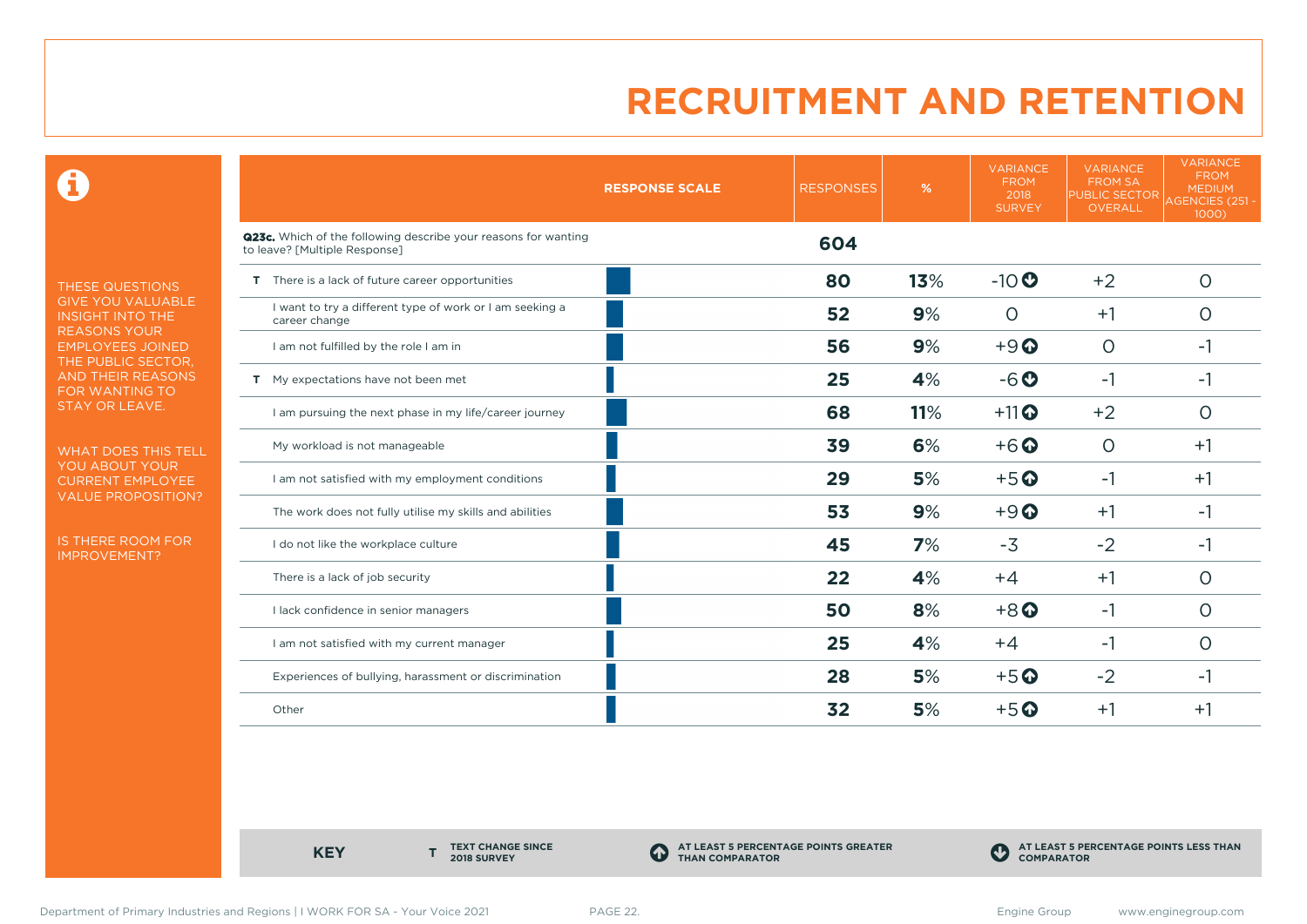$\mathbf \Omega$ 

THESE RESULTS GIVE YOU INSIGHT INTO THE EXTENT TO WHICH BULLYING AND HARASSMENT HAVE BEEN EXPERIENCED OR OBSERVED IN YOUR AGENCY / TEAM.

WHAT ACTION DO YOU NEED TO TAKE IN RESPONSE TO THESE RESULTS?

|                                                                                                                                          | <b>RESPONSE SCALE</b> | <b>RESPONSES</b>        | %   | <b>VARIANCE</b><br><b>FROM</b><br>2018<br><b>SURVEY</b> | <b>VARIANCE</b><br><b>FROM SA</b><br><b>PUBLIC SECTOR</b><br><b>OVERALL</b> | <b>VARIANCE</b><br><b>FROM</b><br><b>MEDIUM</b><br><b>AGENCIES (251-</b><br>1000) |
|------------------------------------------------------------------------------------------------------------------------------------------|-----------------------|-------------------------|-----|---------------------------------------------------------|-----------------------------------------------------------------------------|-----------------------------------------------------------------------------------|
| Q24. During the last 12 months, have you witnessed harassment<br>(including sexual harassment) or bullying in your current<br>workplace? |                       | 727                     |     |                                                         |                                                                             |                                                                                   |
| Yes                                                                                                                                      |                       | 129                     | 18% | $-10$                                                   | $-11$                                                                       | $-4$                                                                              |
| <b>No</b>                                                                                                                                |                       | 534                     | 73% | $+10$ $\odot$                                           | $+12$ <sup>O</sup>                                                          | $+5$ <sup>O</sup>                                                                 |
| Not sure                                                                                                                                 |                       | 64                      | 9%  | $\circ$                                                 | $\circ$                                                                     | $-1$                                                                              |
| Q24a. What did you do in response to the bullying and<br>harassment you witnessed? [Multiple Response]                                   |                       | 250                     |     |                                                         |                                                                             |                                                                                   |
| Submitted a report through the agency's formal WHS<br>system                                                                             |                       | 5                       | 2%  | ۰                                                       | $-2$                                                                        | $-2$                                                                              |
| Approached the person and asked them to stop                                                                                             |                       | 25                      | 10% |                                                         | $-1$                                                                        | $\Omega$                                                                          |
| Approached the victim and offered support                                                                                                |                       | 63                      | 25% | ۰                                                       | $+2$                                                                        | $+2$                                                                              |
| Took leave                                                                                                                               |                       | 11                      | 4%  | $\blacksquare$                                          | $-1$                                                                        | $\circ$                                                                           |
| Left the role/team/agency                                                                                                                |                       | $\overline{2}$          | 1%  |                                                         | $-1$                                                                        | $-1$                                                                              |
| Sought support from a colleague                                                                                                          |                       | 36                      | 14% | ۰                                                       | $-1$                                                                        | $+1$                                                                              |
| Sought support from a manager                                                                                                            |                       | 53                      | 21% | $\blacksquare$                                          | $+5$ <sup>O</sup>                                                           | $+4$                                                                              |
| Accessed counselling through the agency's Employee<br>Assistance Program                                                                 |                       | $\overline{\mathbf{4}}$ | 2%  | ۰                                                       | $-3$                                                                        | $-3$                                                                              |
| Accessed professional help                                                                                                               |                       | 7                       | 3%  | $\overline{\phantom{a}}$                                | $-1$                                                                        | $-1$                                                                              |
| Lodged a grievance or complaint                                                                                                          |                       | 15                      | 6%  | ۳                                                       | $+1$                                                                        | $+1$                                                                              |
| Nothing                                                                                                                                  |                       | 16                      | 6%  | $\overline{\phantom{a}}$                                | $\circ$                                                                     | $-1$                                                                              |
| Other                                                                                                                                    |                       | 1 <sub>3</sub>          | 5%  | ۰                                                       | $+1$                                                                        | $-1$                                                                              |

**KEY C** 

**AT LEAST 5 PERCENTAGE POINTS GREATER THAN COMPARATOR**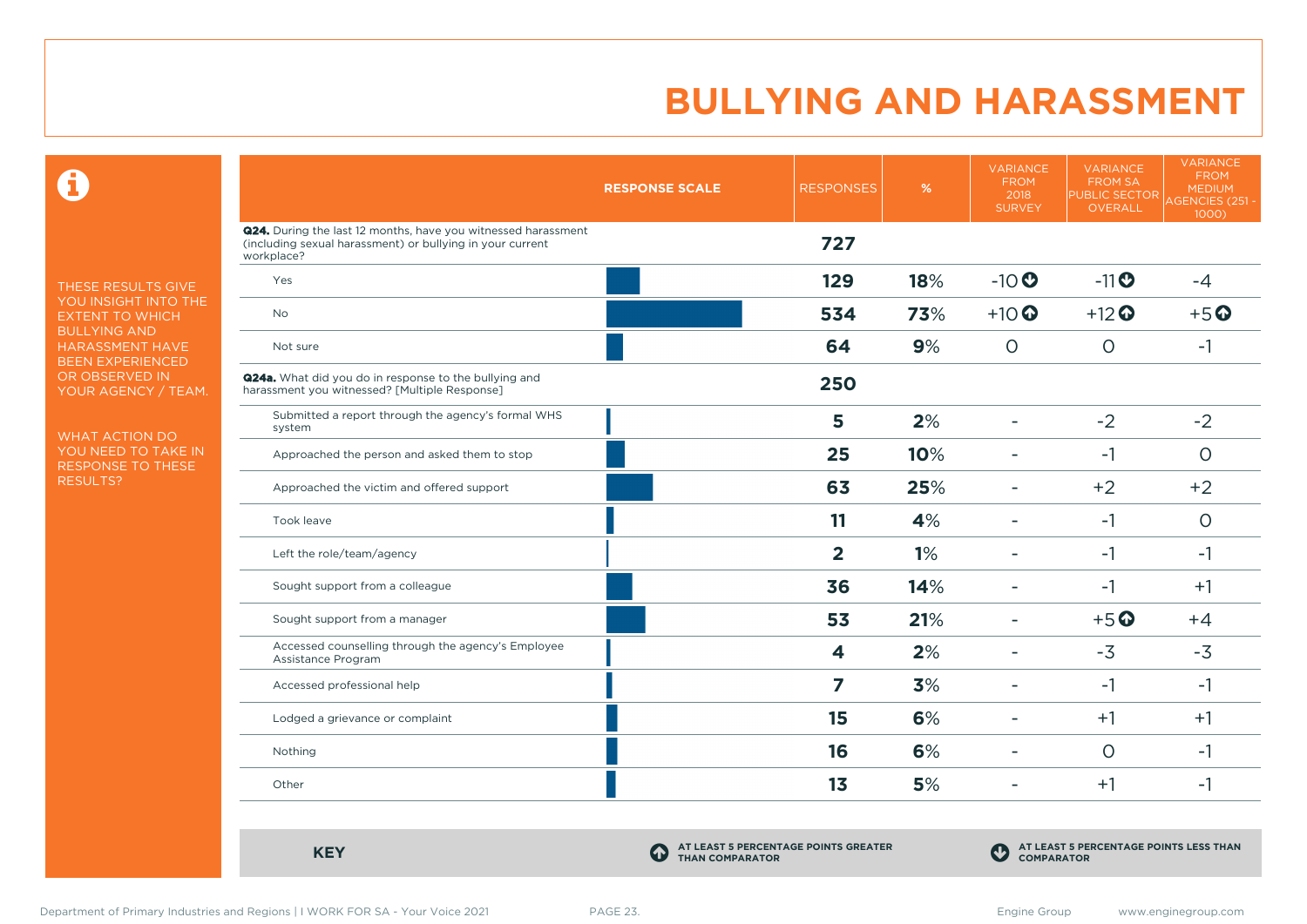$\mathbf \Theta$ 

THESE RESULTS GIVE YOU INSIGHT INTO THE EXTENT TO WHICH BULLYING AND HARASSMENT HAVE BEEN EXPERIENCED OR OBSERVED IN YOUR AGENCY / TEAM.

WHAT ACTION DO YOU NEED TO TAKE IN RESPONSE TO THESE RESULTS?

|                                                                                                                                                         | <b>RESPONSE SCALE</b> | <b>RESPONSES</b>        | %   | <b>VARIANCE</b><br><b>FROM</b><br>2018<br><b>SURVEY</b> | <b>VARIANCE</b><br><b>FROM SA</b><br><b>PUBLIC SECTOR</b><br>OVERALL | <b>VARIANCE</b><br><b>FROM</b><br><b>MEDIUM</b><br><b>AGENCIES (251 -</b><br>1000) |
|---------------------------------------------------------------------------------------------------------------------------------------------------------|-----------------------|-------------------------|-----|---------------------------------------------------------|----------------------------------------------------------------------|------------------------------------------------------------------------------------|
| <b>Q25.</b> During the last 12 months, have you been subjected to<br>harassment (including sexual harassment) or bullying in your<br>current workplace? |                       | 725                     |     |                                                         |                                                                      |                                                                                    |
| Yes                                                                                                                                                     |                       | 76                      | 10% | $-4$                                                    | $-7o$                                                                | $-2$                                                                               |
| <b>No</b>                                                                                                                                               |                       | 610                     | 84% | $+7$ $\odot$                                            | $+8$ <sup><math>\odot</math></sup>                                   | $+3$                                                                               |
| Not sure                                                                                                                                                |                       | 39                      | 5%  | $-2$                                                    | $-1$                                                                 | $-1$                                                                               |
| <b>Q25a.</b> What type of harassment or bullying did you experience?<br>[Multiple Response]                                                             |                       | 122                     |     |                                                         |                                                                      |                                                                                    |
| Physical behaviour (e.g. assault, aggressive body<br>т<br>language)                                                                                     |                       | 3                       | 2%  | $+2$                                                    | $-5o$                                                                | -4                                                                                 |
| Sexual harassment                                                                                                                                       |                       | $\overline{\mathbf{4}}$ | 3%  | $+2$                                                    | $\circ$                                                              | O                                                                                  |
| Cyberbullying (e.g. harassment via IT or the spreading of<br>gossip/materials intended to defame or humiliate)                                          |                       | 3                       | 2%  | $-3$                                                    | -1                                                                   | $-2$                                                                               |
| Verbal abuse (e.g. offensive language, derogatory<br>т<br>remarks, threats, shouting or screaming)                                                      |                       | 38                      | 31% | $+6$ $\odot$                                            | $+3$                                                                 | $+3$                                                                               |
| 'Initiations' or pranks                                                                                                                                 |                       |                         | 1%  | $-1$                                                    | $-1$                                                                 | -1                                                                                 |
| Interference with your personal property or work<br>equipment                                                                                           |                       | 5                       | 4%  | $-2$                                                    | $\circ$                                                              | $\circ$                                                                            |
| Interference with work tasks (i.e. withholding needed<br>information, undermining or sabotage)                                                          |                       | 32                      | 26% | $+1$                                                    | $+2$                                                                 | $+2$                                                                               |
| Inappropriate and unfair application of work policies or<br>rules (e.g. perf mgmt, access to leave, access to L&D)                                      |                       | 23                      | 19% | $-6o$                                                   | $+1$                                                                 | $+3$                                                                               |
| Other                                                                                                                                                   |                       | 1 <sub>3</sub>          | 11% | $+2$                                                    | $+1$                                                                 | -1                                                                                 |

**KEY** 

**TEXT CHANGE SINCE 2018 SURVEY**

**AT LEAST 5 PERCENTAGE POINTS GREATER THAN COMPARATOR**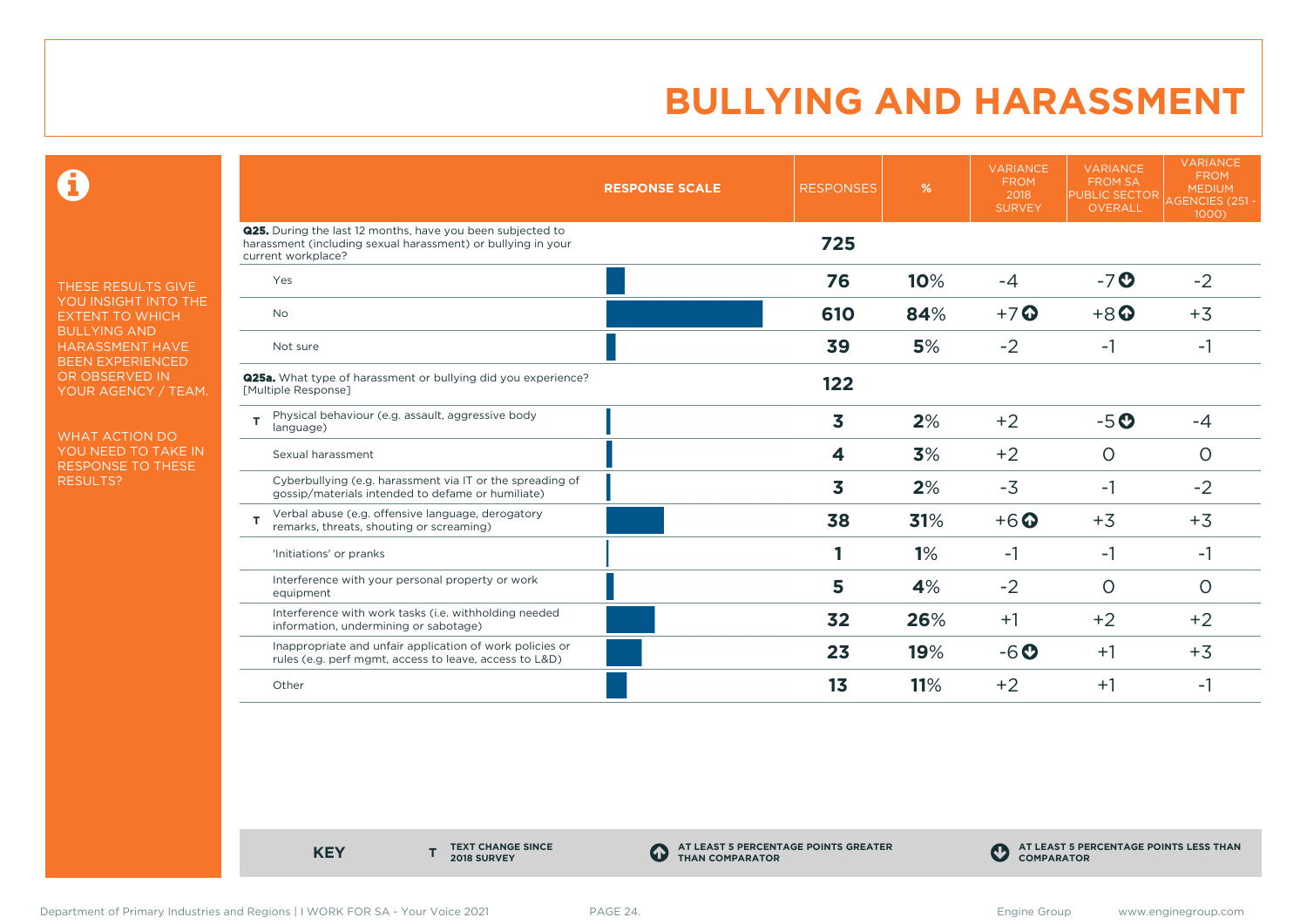$\mathbf \Theta$ 

THESE RESULTS GIVE YOU INSIGHT INTO THE EXTENT TO WHICH BULLYING AND HARASSMENT HAVE BEEN EXPERIENCED OR OBSERVED IN YOUR AGENCY / TEAM.

WHAT ACTION DO YOU NEED TO TAKE IN RESPONSE TO THESE RESULTS?

|                                                                                         | <b>RESPONSE SCALE</b> | <b>RESPONSES</b>        | %   | <b>VARIANCE</b><br><b>FROM</b><br>2018<br><b>SURVEY</b> | <b>VARIANCE</b><br><b>FROM SA</b><br><b>PUBLIC SECTOR</b><br><b>OVERALL</b> | <b>VARIANCE</b><br><b>FROM</b><br><b>MEDIUM</b><br>AGENCIES (251 -<br>1000) |
|-----------------------------------------------------------------------------------------|-----------------------|-------------------------|-----|---------------------------------------------------------|-----------------------------------------------------------------------------|-----------------------------------------------------------------------------|
| <b>Q25b.</b> Who was responsible for the harassment or bullying?<br>[Multiple Response] |                       | 95                      |     |                                                         |                                                                             |                                                                             |
| Someone more junior than you                                                            |                       | $\boldsymbol{9}$        | 9%  | $-13$ <sup>O</sup>                                      | $+3$                                                                        | $+4$                                                                        |
| Client, customer or stakeholder                                                         |                       | 7                       | 7%  | $-2$                                                    | $+1$                                                                        | $+3$                                                                        |
| T Co-worker                                                                             |                       | 31                      | 33% | $-1$                                                    | $+6$ <sup>O</sup>                                                           | $+7$ $\odot$                                                                |
| A group of co-workers                                                                   |                       | $\overline{\mathbf{2}}$ | 2%  | $-21$ <sup>O</sup>                                      | $-6o$                                                                       | $-5o$                                                                       |
| Contractor                                                                              |                       | $\mathbf 0$             | 0%  | $\circ$                                                 | $-1$                                                                        | $-1$                                                                        |
| Consultant/service provider                                                             |                       | $\mathbf 0$             | 0%  | $-3$                                                    | $-1$                                                                        | $\circ$                                                                     |
| Representative of another South Australian Public Sector<br>agency                      |                       | $\overline{2}$          | 2%  | $-3$                                                    | $+1$                                                                        | $+1$                                                                        |
| Your current manager                                                                    |                       | 22                      | 23% | $+23$ <sup>O</sup>                                      | $+6$ <sup>O</sup>                                                           | $+5$ <sup>O</sup>                                                           |
| A previous manager                                                                      |                       | 4                       | 4%  | $+3$                                                    | $-6o$                                                                       | $-7o$                                                                       |
| Someone more senior than you (other than your<br>manager)                               |                       | 18                      | 19% | $+17$ <sup>O</sup>                                      | $-3$                                                                        | $-5o$                                                                       |
| Minister or ministerial adviser                                                         |                       | $\mathbf 0$             | 0%  | $-1$                                                    | $\circ$                                                                     | $\circ$                                                                     |
| Unknown                                                                                 |                       | $\mathbf 0$             | 0%  | $\circ$                                                 | -1                                                                          | $-1$                                                                        |

**KEY** 

**TEXT CHANGE SINCE 2018 SURVEY**

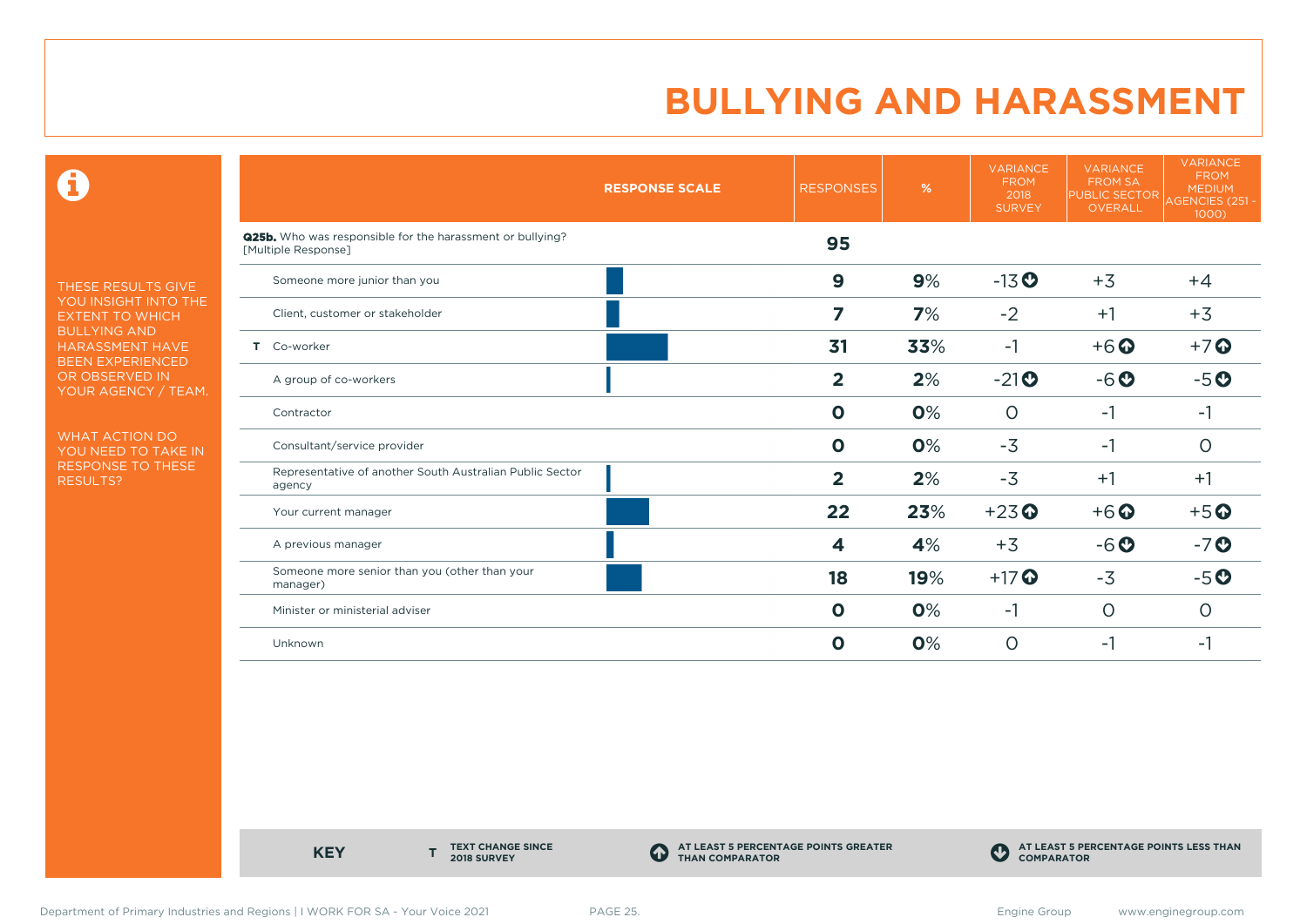$\mathbf \Theta$ 

THESE RESULTS GIVE YOU INSIGHT INTO THE EXTENT TO WHICH BULLYING AND HARASSMENT HAVE BEEN EXPERIENCED OR OBSERVED IN YOUR AGENCY / TEAM.

WHAT ACTION DO YOU NEED TO TAKE IN RESPONSE TO THESE RESULTS?

|                                                                                                                 | <b>RESPONSE SCALE</b> | <b>RESPONSES</b> | %   | <b>VARIANCE</b><br><b>FROM</b><br>2018<br><b>SURVEY</b> | <b>VARIANCE</b><br><b>FROM SA</b><br><b>PUBLIC SECTOR</b><br>OVERALL | <b>VARIANCE</b><br><b>FROM</b><br><b>MEDIUM</b><br>AGENCIES (251 -<br>1000) |
|-----------------------------------------------------------------------------------------------------------------|-----------------------|------------------|-----|---------------------------------------------------------|----------------------------------------------------------------------|-----------------------------------------------------------------------------|
| <b>Q25c.</b> What did you do in response to the bullying and<br>harassment you experienced? [Multiple Response] |                       | 153              |     |                                                         |                                                                      |                                                                             |
| Lodged an internal grievance or complaint                                                                       |                       | 12               | 8%  |                                                         | $\circ$                                                              | O                                                                           |
| Lodged an external complaint (e.g. with the Equal<br>Opportunity Commission, SafeWork SA or the ICAC)           |                       |                  | 1%  |                                                         | $\circ$                                                              | 0                                                                           |
| Took leave                                                                                                      |                       | 14               | 9%  |                                                         | $-1$                                                                 | -1                                                                          |
| Submitted a workers compensation claim                                                                          |                       |                  | 1%  |                                                         | $\circ$                                                              | O                                                                           |
| Left the role/team/agency                                                                                       |                       |                  | 1%  |                                                         | $-3$                                                                 | $-3$                                                                        |
| Accessed counselling through the agency's Employee<br>Assistance Program (EAP)                                  |                       | 6                | 4%  |                                                         | $-3$                                                                 | $-3$                                                                        |
| Accessed professional help (other than EAP)                                                                     |                       | 7                | 5%  |                                                         | $-3$                                                                 | $-4$                                                                        |
| Sought support from my manager                                                                                  |                       | 36               | 24% |                                                         | $+7$ $\odot$                                                         | $+5$ <sup>O</sup>                                                           |
| Sought support from a colleague                                                                                 |                       | 33               | 22% |                                                         | $\circ$                                                              | $+3$                                                                        |
| Approached the person and asked them to stop                                                                    |                       | 14               | 9%  |                                                         | $\circ$                                                              | $+1$                                                                        |
| Nothing                                                                                                         |                       | 19               | 12% |                                                         | $+4$                                                                 | $+3$                                                                        |
| Other                                                                                                           |                       | 9                | 6%  |                                                         | -1                                                                   | 0                                                                           |

**KEY C** 

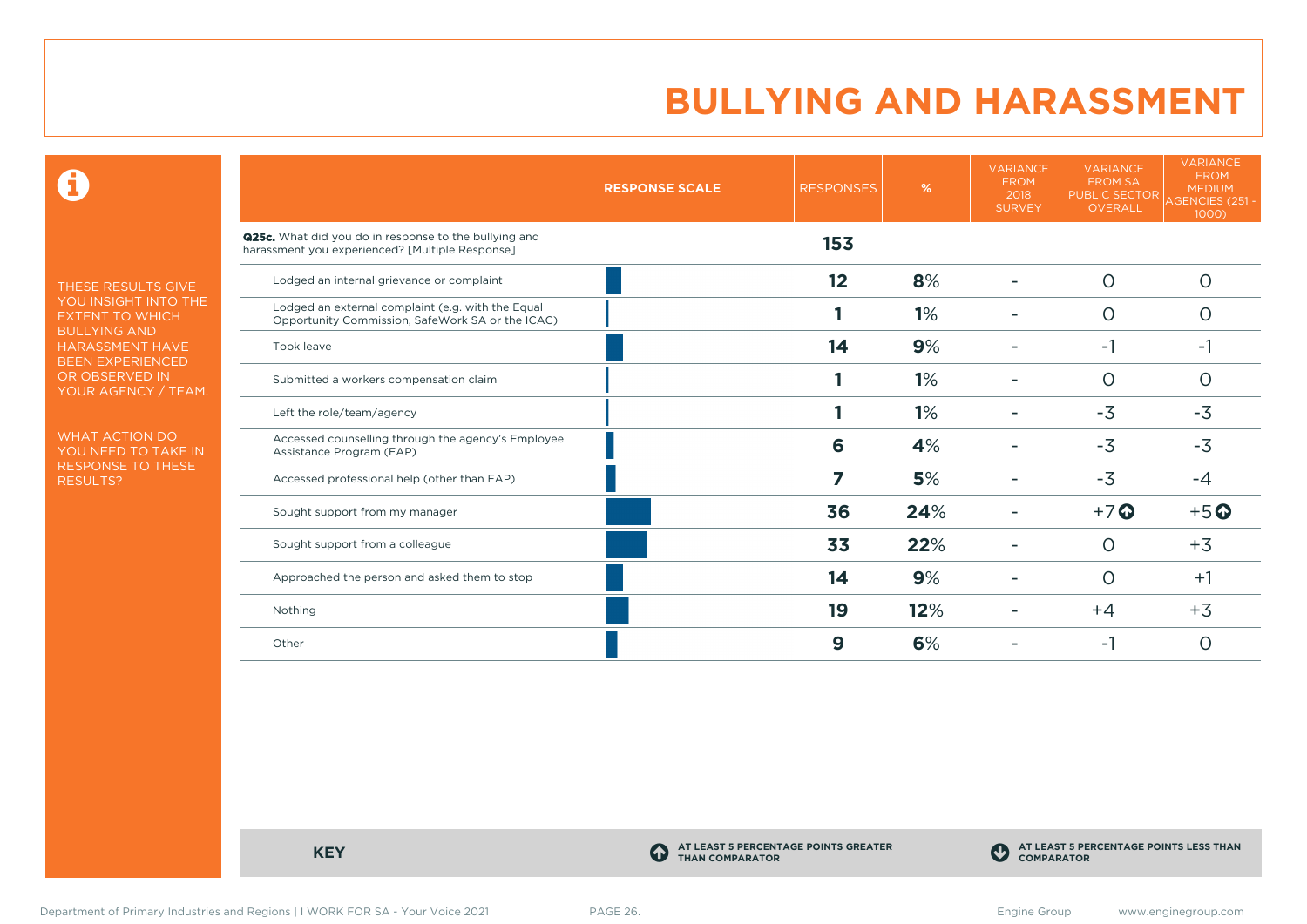$\mathbf \Theta$ 

THESE RESULTS GIVE YOU INSIGHT INTO THE EXTENT TO WHICH BULLYING AND HARASSMENT HAVE BEEN EXPERIENCED OR OBSERVED IN YOUR AGENCY / TEAM.

WHAT ACTION DO YOU NEED TO TAKE IN RESPONSE TO THESE RESULTS?

|                                                                | <b>RESPONSE SCALE</b> | <b>RESPONSES</b> | %   | <b>VARIANCE</b><br><b>FROM</b><br>2018<br><b>SURVEY</b> | <b>VARIANCE</b><br><b>FROM SA</b><br><b>PUBLIC SECTOR</b><br><b>OVERALL</b> | <b>VARIANCE</b><br><b>FROM</b><br><b>MEDIUM</b><br>AGENCIES (251 -<br>$1000$ ) |
|----------------------------------------------------------------|-----------------------|------------------|-----|---------------------------------------------------------|-----------------------------------------------------------------------------|--------------------------------------------------------------------------------|
| <b>Q25d.</b> Was your complaint resolved to your satisfaction? |                       | 12               |     |                                                         |                                                                             |                                                                                |
| Yes                                                            |                       | 3                | 25% | $-19O$                                                  | $+9$ <sup><math>\odot</math></sup>                                          | $+6$ $\odot$                                                                   |
| <b>No</b>                                                      |                       | 4                | 33% | $-22$                                                   | $-21$ <sup>O</sup>                                                          | $-13$ <sup>O</sup>                                                             |
| Unsure                                                         |                       | 2                | 17% | $+17$ $\odot$                                           | $+4$                                                                        | - 1                                                                            |
| The complaint is still being processed                         |                       | 3                | 25% | $+25$ <sup>O</sup>                                      | $+8$ <sup>O</sup>                                                           | $+9$ $\odot$                                                                   |

**KEY C** 

**AT LEAST 5 PERCENTAGE POINTS GREATER THAN COMPARATOR**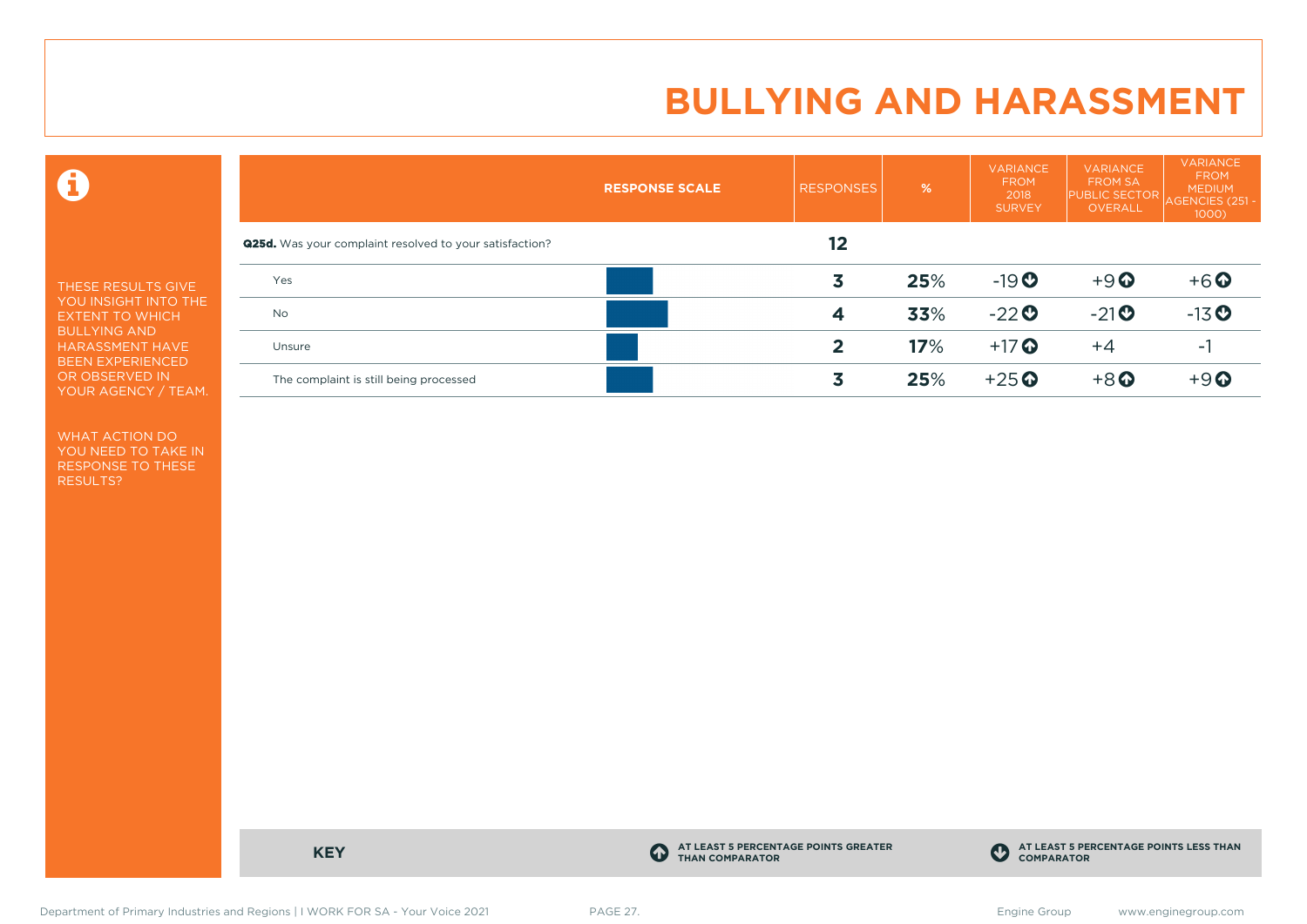$\mathbf \Theta$ 

THESE RESULTS GIVE YOU INSIGHT INTO THE EXTENT TO WHICH BULLYING AND HARASSMENT HAVE BEEN EXPERIENCED OR OBSERVED IN YOUR AGENCY / TEAM.

WHAT ACTION DO YOU NEED TO TAKE IN RESPONSE TO THESE RESULTS?

|                                                               | <b>RESPONSE SCALE</b> | <b>RESPONSES</b> | %   | <b>VARIANCE</b><br><b>FROM</b><br>2018<br><b>SURVEY</b> | <b>VARIANCE</b><br><b>FROM SA</b><br><b>PUBLIC SECTOR</b><br>OVERALL | <b>VARIANCE</b><br><b>FROM</b><br><b>MEDIUM</b><br>AGENCIES (251 -<br>1000) |
|---------------------------------------------------------------|-----------------------|------------------|-----|---------------------------------------------------------|----------------------------------------------------------------------|-----------------------------------------------------------------------------|
| <b>Q25e.</b> Why did you not lodge one? [Multiple Response]   |                       | 173              |     |                                                         |                                                                      |                                                                             |
| The matter was resolved informally                            |                       | 12               | 7%  |                                                         | $+2$                                                                 | $+3$                                                                        |
| It could affect my career                                     |                       | 29               | 17% |                                                         | $+2$                                                                 | $+2$                                                                        |
| It could affect my working relationships                      |                       | 37               | 21% |                                                         | $+3$                                                                 | $+3$                                                                        |
| Managers accepted the behaviour                               |                       | 16               | 9%  |                                                         | $-1$                                                                 | -1                                                                          |
| I did not trust that action would be taken                    |                       | 33               | 19% |                                                         | $-2$                                                                 | 0                                                                           |
| I didn't think anyone would believe me                        |                       | 4                | 2%  |                                                         | $-2$                                                                 | $-2$                                                                        |
| I did not have enough evidence                                |                       | 10               | 6%  |                                                         | $+1$                                                                 | $\circ$                                                                     |
| I did not think the harassment/bullying was serious<br>enough |                       | 9                | 5%  |                                                         | $-1$                                                                 | -1                                                                          |
| I did not know how to report it                               |                       | 4                | 2%  |                                                         | $-2$                                                                 | -1                                                                          |
| I thought the reporting process was too difficult             |                       | 4                | 2%  |                                                         | $-1$                                                                 | -1                                                                          |
| I thought that action would be too slow                       |                       | 3                | 2%  |                                                         | -1                                                                   | -1                                                                          |
| Other                                                         |                       | 12               | 7%  |                                                         | $+1$                                                                 | -1                                                                          |

**KEY C** 

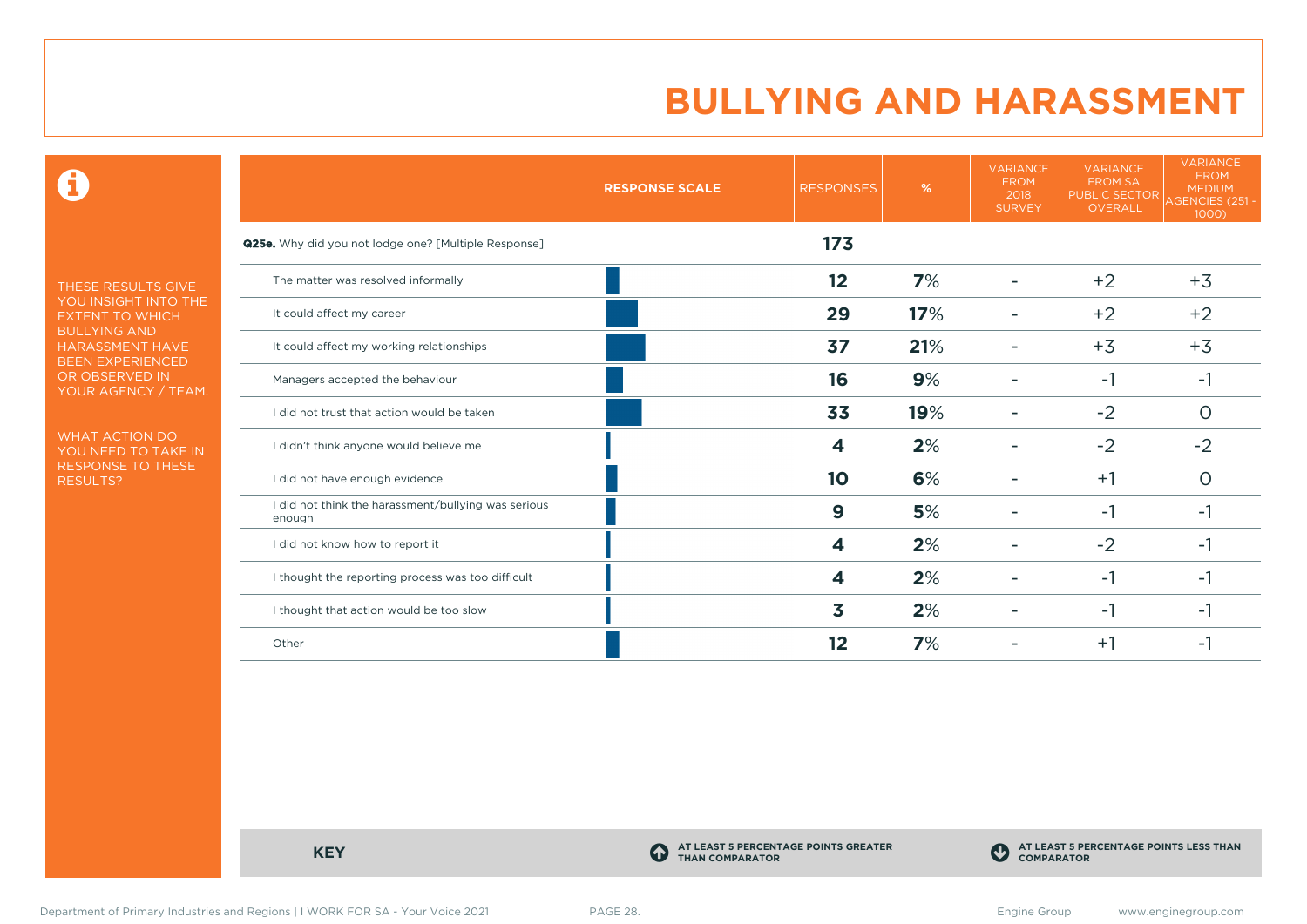### **DISCRIMINATION**

 $\mathbf \Theta$ 

THESE RESULTS GIVE YOU INSIGHT INTO EXPERIENCES OF DISCRIMINATION IN THIS AGENCY / TEAM

WHAT ACTION DO YOU NEED TO TAKE IN RESPONSE TO THESE RESULTS?

|                                                                                                                             | <b>RESPONSE SCALE</b> | <b>RESPONSES</b> | %   | <b>VARIANCE</b><br><b>FROM</b><br>2018<br><b>SURVEY</b> | <b>VARIANCE</b><br><b>FROM SA</b><br><b>PUBLIC SECTOR</b><br>OVERALL | <b>VARIANCE</b><br><b>FROM</b><br><b>MEDIUM</b><br>AGENCIES (251<br>$1000$ ) |
|-----------------------------------------------------------------------------------------------------------------------------|-----------------------|------------------|-----|---------------------------------------------------------|----------------------------------------------------------------------|------------------------------------------------------------------------------|
| <b>Q26.</b> During the last 12 months, in your current agency, have you<br>personally experienced workplace discrimination? |                       | 724              |     |                                                         |                                                                      |                                                                              |
| <b>No</b>                                                                                                                   |                       | 636              | 88% |                                                         | $+6$ $\odot$                                                         | $+4$                                                                         |
| Yes, from people in my agency                                                                                               |                       | 39               | 5%  |                                                         | -4                                                                   | $\sim$                                                                       |
| Yes, from people outside my agency                                                                                          |                       |                  | 2%  | $\overline{\phantom{a}}$                                |                                                                      |                                                                              |
| Don't know                                                                                                                  |                       | 38               | 5%  |                                                         | -3                                                                   | -3                                                                           |

**KEY C** 

**AT LEAST 5 PERCENTAGE POINTS GREATER THAN COMPARATOR**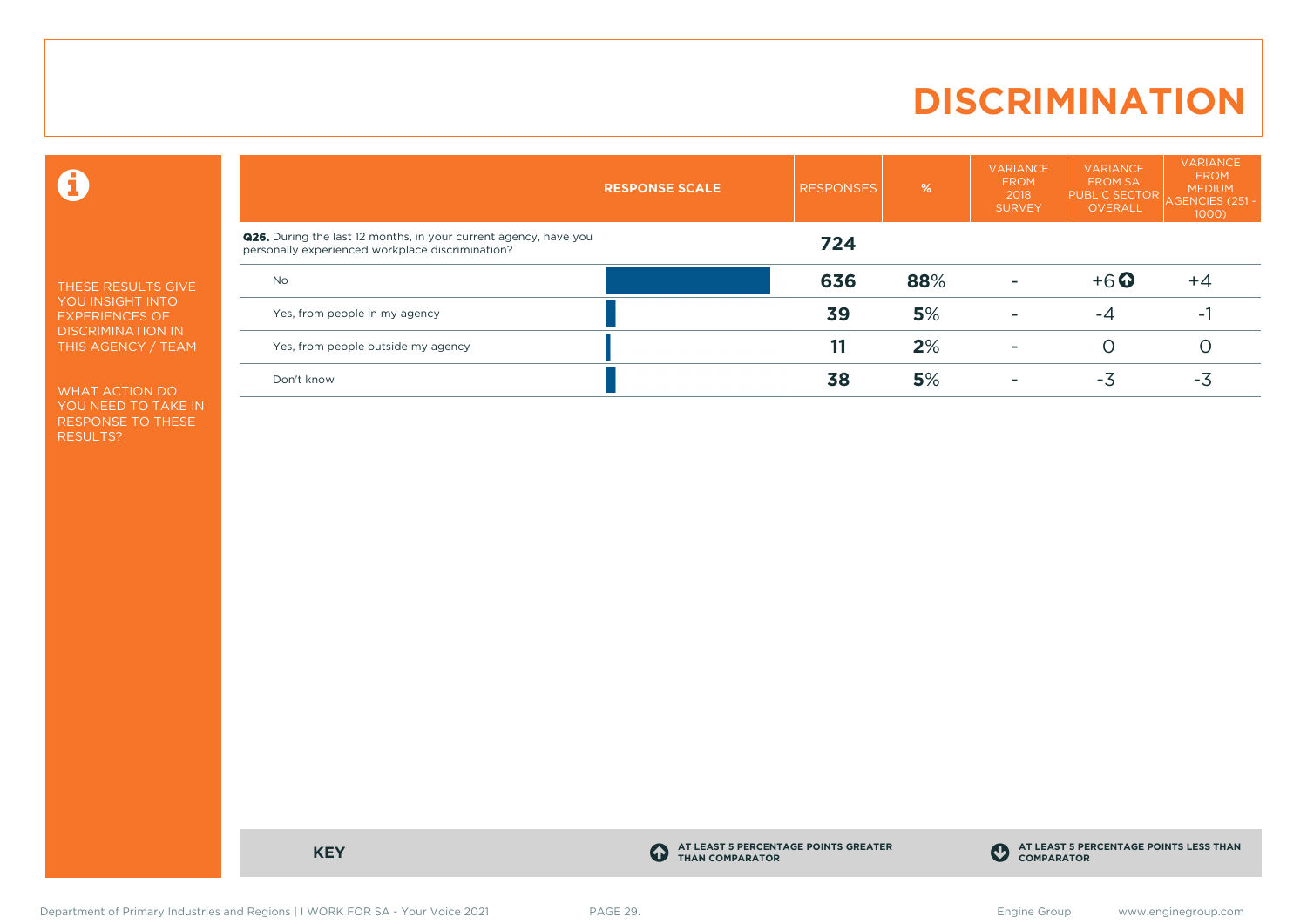### **DISCRIMINATION**

 $\mathbf \Theta$ 

THESE RESULTS GIVE YOU INSIGHT INTO EXPERIENCES OF DISCRIMINATION IN THIS AGENCY / TEAM

WHAT ACTION DO YOU NEED TO TAKE IN RESPONSE TO THESE RESULTS?

|                                                                                   | <b>RESPONSE SCALE</b> | <b>RESPONSES</b> | $\%$ | <b>VARIANCE</b><br><b>FROM</b><br>2018<br><b>SURVEY</b> | <b>VARIANCE</b><br><b>FROM SA</b><br><b>PUBLIC SECTOR</b><br>OVERALL | <b>VARIANCE</b><br><b>FROM</b><br><b>MEDIUM</b><br>AGENCIES (251 -<br>1000) |
|-----------------------------------------------------------------------------------|-----------------------|------------------|------|---------------------------------------------------------|----------------------------------------------------------------------|-----------------------------------------------------------------------------|
| Q26a. What was the type of discrimination you experienced?<br>[Multiple Response] |                       | 77               |      |                                                         |                                                                      |                                                                             |
| Age                                                                               |                       | 1 <sub>3</sub>   | 17%  | ÷                                                       | $+2$                                                                 | $+5$ <sup>O</sup>                                                           |
| Breastfeeding                                                                     |                       | $\mathbf 0$      | 0%   | ۰                                                       | $\circ$                                                              | $\circ$                                                                     |
| Caring responsibilities                                                           |                       | 6                | 8%   | ۰                                                       | $+2$                                                                 | $+3$                                                                        |
| Disability/impairment                                                             |                       | $\mathbf 0$      | 0%   | $\overline{a}$                                          | $-4$                                                                 | $-4$                                                                        |
| Gender identity/gender history                                                    |                       | 3                | 4%   | $\blacksquare$                                          | $-1$                                                                 | $-1$                                                                        |
| Marital status                                                                    |                       | $\mathbf 0$      | 0%   | $\overline{\phantom{0}}$                                | $-2$                                                                 | $-1$                                                                        |
| Part-time work status                                                             |                       | 5                | 6%   | ۰                                                       | $-2$                                                                 | $-1$                                                                        |
| Political conviction including trade union activity                               |                       | 1                | 1%   | ۰                                                       | $-1$                                                                 | $\circ$                                                                     |
| Pregnancy including maternity/paternity leave status                              |                       | 1                | 1%   | ۰                                                       | $\circ$                                                              | $\circ$                                                                     |
| Race/cultural background                                                          |                       | 10               | 13%  | $\overline{a}$                                          | $-1$                                                                 | $+2$                                                                        |
| Religious conviction                                                              |                       | 1                | 1%   | ۰                                                       | $\circ$                                                              | $\circ$                                                                     |
| Sex                                                                               |                       | 12               | 16%  | ۰                                                       | $+8$ <sup>O</sup>                                                    | $+3$                                                                        |
| Sexual orientation                                                                |                       | 1                | 1%   | ÷                                                       | $\circ$                                                              | $\circ$                                                                     |
| Work from home/remote status                                                      |                       | 6                | 8%   | ÷                                                       | $+2$                                                                 | $-1$                                                                        |
| Physical health/mental health challenges (not defined as a<br>disability)         |                       | 6                | 8%   | ۰                                                       | $-2$                                                                 | $-1$                                                                        |
| Other                                                                             |                       | 12               | 16%  | ۰                                                       | $\circ$                                                              | $-3$                                                                        |

**KEY C** 

**AT LEAST 5 PERCENTAGE POINTS GREATER THAN COMPARATOR**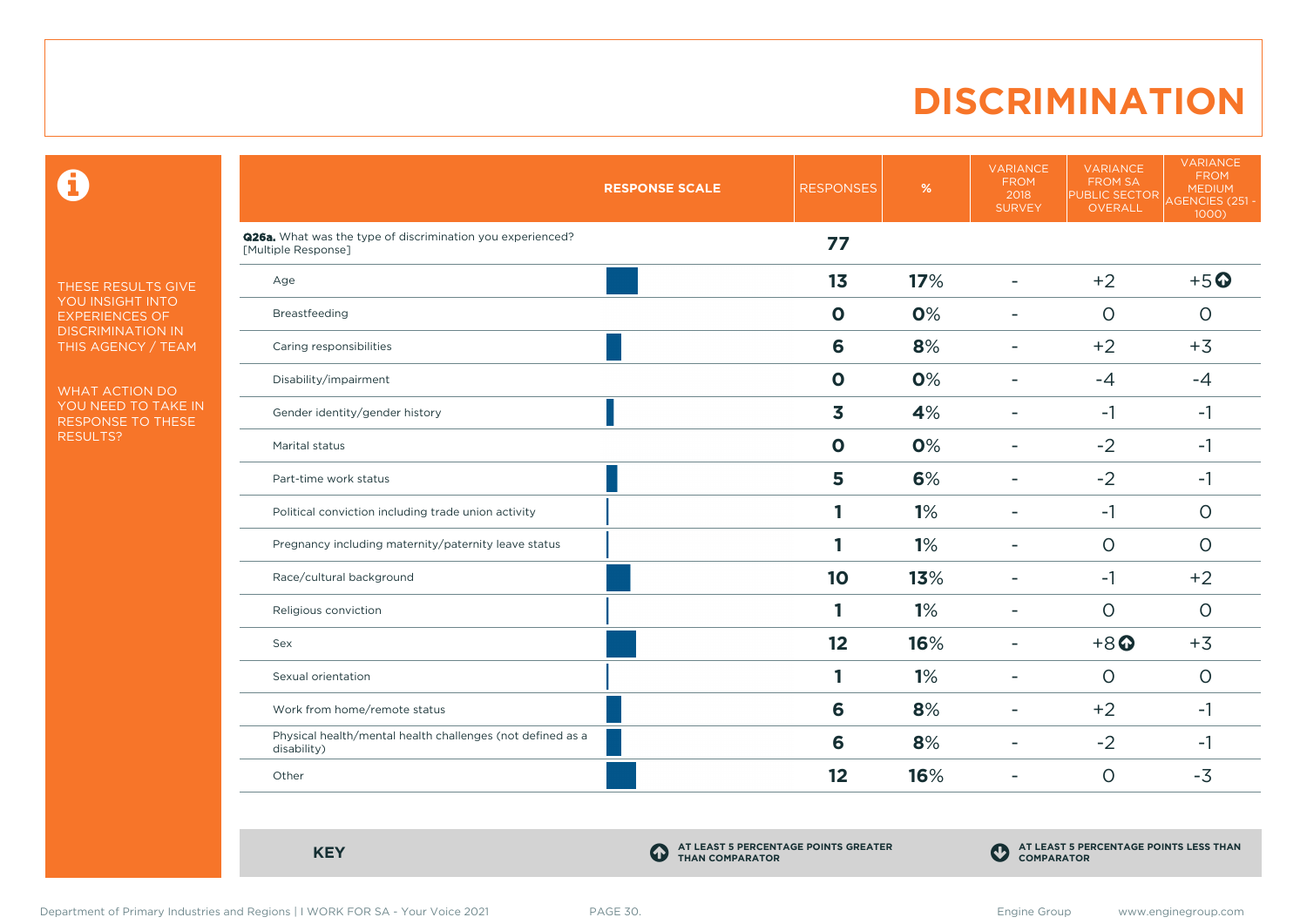### **APPENDIX A: METHODOLOLOGY**

#### SURVEY TIMEFRAME

This report contains results for the I WORK FOR SA - Your Voice Survey 2021, which was open from 27 April to 28 May 2021.

#### INDEX CALCULATIONS

Where questions have been grouped together to form an index for example Enabling High Performance, this has been calculated by adding the positive scores of all items in the group, and then dividing by the total number of respondents across all questions in the group to create a % positive average figure. For ease of reporting this figure has been rounded. Please note this does not apply to the Engagement Index which has been calculated using the method outlined below.

#### EMPLOYEE ENGAGEMENT INDEX

Scores are assigned to each of the question responses in the index (100% Strongly agree, 75% Agree, 50% Neither agree nor disagree, 25% Disagree, and 0% Strongly disagree). Once the scores are added together these are then divided by the number of respondents to create an average % positive. For ease of reporting this figure has been rounded.

#### KEY DRIVER ANALYSIS

Experience tells us that a successful response to survey results requires focus on key priorities. Key driver analysis (KDA) helps identify these priority areas. Statistical techniques including factor and regression analysis identifies the factors (groups of questions) and individual questions with the strongest influence on your engagement index.

Firstly, factor analysis identifies patterns in the survey questions, allowing us to see if a group of questions are measuring the same underlying characteristic(s) (i.e. they belong to the same survey theme). This statistical technique assumes that when questions are answered in a similar way, the employee is thinking about the same underlying theme.

Regression analysis is then used to identify questions most likely to influence and drive employee engagement within each theme. This is achieved by developing a statistical model which determines the importance ('weight') of each question on engagement. These weights are used to identify which questions have the most impact on engagement. Once we know the highest impacting factors, to simplify reporting we take the highest impacting questions from the top factors to determine 5 key driver questions.

In order to assist smaller organisations and teams to obtain a set of priorities or 'key drivers' we also use local driver analysis (LDA). This is an automated technique which uses correlation analysis to explore the relationship between the survey questions and engagement. Correlation will rank survey questions, and the top 5 are reported as 'key drivers'. Where a team has less than 20 respondents' drivers are inherited from the parent unit.